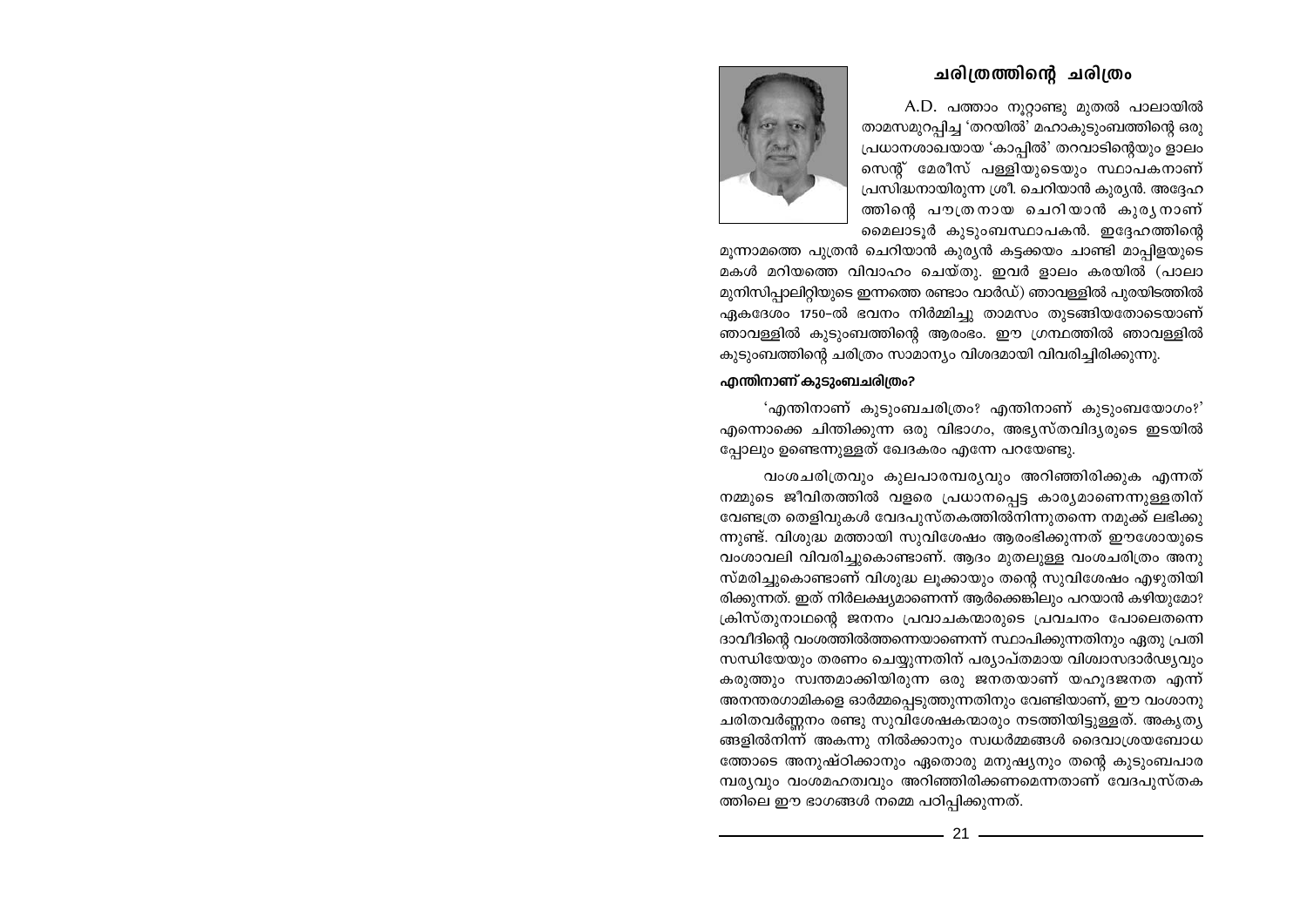ജ്ജലവുമായ സേവനങ്ങളെപ്പറ്റി അറിയുന്നതിനും അതിൽനിന്ന് പ്രചോദനം ഉൾക്കൊണ്ട് ഇളംതലമുറയെ പ്രബുദ്ധരാക്കുന്നതിനും കുടുംബ യോഗങ്ങളും ചരിത്രവും ഉപകരിക്കാതിരിക്കില്ല.

അന്താരാഷ്ട്ര സംഘടനയായ യു.എൻ.ഒയും സാർവ്വത്രിക കത്തോ ലിക്കാ സഭയും ചേർന്ന് 1994 കുടുംബവർഷമായി ആചരിച്ചത് നാം ഓർക്കുന്നുണ്ടല്ലോ. ലോകത്താകമാനം പാശ്ചാതൃരാജ്യങ്ങളിൽ പ്രത്യേ കിച്ചും അനുദിനമെന്നോണം ശിഥിലമായിക്കൊണ്ടിരിക്കുന്ന കൂടുംബ ഭദ്രതയെ പരിരക്ഷിക്കുന്നതിനായി നടത്തിയ ഒരു ധീരശ്രമമായിരുന്നു അത്. തീവ്രവാദം, മതമൗലികവാദം, രാഷ്ട്രങ്ങൾ തമ്മിലുള്ള കിടമത്സരം തുടങ്ങിയ അത്യാപൽക്കരമായ പ്രശ്നങ്ങൾ മൂലം നാശോന്മുഖമായി ക്കൊണ്ടിരിക്കുന്ന ലോകത്തെ നേർവഴിക്കാക്കുന്നതിനുള്ള ഉത്തമമായ മാർഗ്ഗം കുടുംബങ്ങൾ ഭദ്രമാക്കുക മാത്രമാണെന്ന് ബോദ്ധ്യപ്പെട്ടിരുന്നതിന്റെ ഫലമായിരുന്നു അതെന്ന് പറയാം. കുടുംബയോഗങ്ങളുടെയും കുടുംബ ചരിത്രങ്ങളുടെയും പ്രസക്തി ഇവിടെ വ്യക്തമാകുന്നുണ്ടല്ലോ. 'Egypt is the Cradle of civilisation' എന്ന് ലോകചരിത്രത്തിൽ നാം കാണുന്നു. എന്നാൽ 'family is the cradle of culture' എന്ന കാര്യം നാം മറക്കരുത്.

## നമ്മുടെ ചരിത്രപശ്ചാത്തലം

എന്റെ ഓർമ്മ ശരിയെങ്കിൽ കഴിഞ്ഞ അറുപതോളം വർഷങ്ങളായി നമ്മുടെ കാരണവൻമാരിൽ ചിലർ ഒരു കുടുംബയോഗം ഉണ്ടാക്കുന്നതി നെപ്പറ്റിയും ചരിത്രം എഴുതുന്നതിനെപ്പറ്റിയും ചിന്തിച്ചുതുടങ്ങിയിരുന്നു. പ്രതിഫലം പറ്റിക്കൊണ്ട് കുടുംബചരിത്രം അച്ചടിച്ച് പ്രസിദ്ധപ്പെടുത്തുന്ന ചില പ്രസിദ്ധീകരണങ്ങളിൽ നമ്മുടെ ഞാവള്ളിൽ കുടുംബത്തെപ്പറ്റിയുള്ള ലഘു വിവരണങ്ങൾ (Write up) വന്നത് ഞാൻ കണ്ടിട്ടുണ്ട്. പിന്നീട്, എന്റെ ജീവിതത്തെ വളരെയധികം സ്വാധീനിച്ചിട്ടുള്ള നമ്മുടെ കുടുംബാംഗം യശഃശ്ശരീനായ പെ. ബഹു. ചേനക്കാലായിൽ ചാണ്ടിച്ചൻ നമ്മുടെ കുടുംബ ത്തെപ്പറ്റിയും മൂലകുടുംബമായ തറയിൽ തറവാടിനെപ്പറ്റിയും പറഞ്ഞു കേട്ടിട്ടുണ്ട്. അതിനുശേഷം ദിവംഗതരായ ബഹു. ചാക്കോച്ചൻ ചൂരനാട്ട്, റവ. ഫാ. ജോൺ വിയാനി കാടങ്കാവിൽ C.M.I., റവ. ഫാ. മാത്യു പഴയിടം M.S.F.S. തുടങ്ങിയ ചില കുടുംബസ്നേഹികൾ ഞാവള്ളിൽ കുടുംബ ത്തെപ്പറ്റി പൊതുവായും അവരവരുടെ തറവാടുകളെപ്പറ്റി പ്രത്യേകമായും ചില ചരിത്രക്കുറിപ്പുകൾ തയ്യാറാക്കിയിരുന്നതായും റവ. സി. മേഴ്സി തെക്കേൽ, റവ. സി. ലിസ്യു തെരേസ് ചുരനാട്ട് എന്നിവർ ആ കുറിപ്പുകൾ കുറേക്കുടി വിപുലീകരിച്ച് അവരുടെ നോട്ടുബുക്കുകളിൽ പകർത്തിവച്ചി രുന്നതായും അറിയാം.

ഞാവള്ളിൽ കുടുംബത്തിലെ ആദ്യ തലമുറകളിലെ കാരണവൻ മാർ നമ്മുടെ കുടുംബപാരമ്പര്യത്തിൽ അഭിമാനിക്കുകയും കുടുംബ ത്തിന്റെ നിലയ്ക്കും അന്തസ്സിനും യാതൊരു കോട്ടവും വാട്ടവും തട്ടാതെ സൂക്ഷിച്ചു ജീവിക്കുകയും ചെയ്തിരുന്നു. തന്നെയുമല്ല തങ്ങളുടെ കുടുംബ ത്തിന്റെ വിശ്വാസസംബന്ധമായും വിദ്യാഭ്യാസപരമായും സാംസ്കാരിക മായും സാമ്പത്തികമായും ഉള്ള പാരമ്പര്യങ്ങൾ എന്താണെന്ന് അവർ ഇളം തലമുറയെ പറഞ്ഞുപഠിപ്പിക്കുകയും ചെയ്തിരുന്നു. ഇന്ന് അങ്ങനെയുള്ള രീതികൾ എല്ലാം നിലച്ചുപോയിരിക്കുന്നു എന്നു പറയാം. അതിനു പല കാരണങ്ങളും സാഹചര്യങ്ങളും ഉണ്ട്. അതിൽ പ്രധാനപ്പെട്ട ഒന്ന് പുതിയ കുടുംബങ്ങളുമായി വിവാഹബന്ധത്തിൽ ഏർപ്പെടുമ്പോൾ അവരുടെ തത്കാല സാമ്പത്തികസ്ഥിതി മാത്രമേ പരിഗണിക്കുന്നുള്ളു എന്നതാണ്. വിശ്വാസ സാംസ്കാരികപാരമ്പര്യങ്ങൾക്ക് അർഹിക്കുന്ന പ്രാധാന്യം നൽകാതെ സമ്പത്തിന്റെ അടിസ്ഥാനത്തിൽ മാത്രം ബന്ധം ഉറപ്പിക്കുന്നു. അങ്ങനെ പരസ്പരം പൊരുത്തമില്ലാത്ത സാംസ്കാരിക പശ്ചാത്തലത്തിൽ നിന്നും വന്നവരുടെ കുടുംബജീവിതവും അവതാളത്തിലായിത്തീരുന്നു. അറിയപ്പെടാത്ത പുതിയ കുടുംബങ്ങളുമായി വിവാഹാലോചനകൾ വന്നാൽ ഉടൻ ആ കുടുംബത്തിൽ ഒരു വൈദികനോ കന്യാസ്ത്രീയോ ഉണ്ടോയെന്ന് അന്വേഷണം നടത്തുന്ന ഒരു രീതി – അത് അത്രമേൽ ശാസ്ത്രീയമല്ലെങ്കിൽപ്പോലും – പണ്ടൊക്കെ നമ്മുടെ കാരണവന്മാർക്ക് ഉണ്ടായിരുന്നു. ഒരു അച്ചനോ ഒരു കന്യാസ്ത്രീയോ ഉണ്ടെങ്കിൽ ആ കുടുംബം തീരെ നശിച്ചുപോകില്ല എന്നായിരുന്നു അവരുടെ വിശ്വാസം. കാലങ്ങൾ കടന്നുപോകുകയും നമ്മുടെ ആളുകൾ ഉപജീവനാർത്ഥം അന്യ സ്ഥലങ്ങളിലേക്കും വിദേശങ്ങളിലേക്കും എല്ലാം കൂടിയേറിപ്പാർക്കുകയും ചെയ്തതോടെ ഈ രീതികൾക്കെല്ലാം മാറ്റം വന്നു. കുടിയേറിപ്പാർത്തവർ അവിടുത്തെ സാഹചര്യമനുസരിച്ച് അന്യമതസ്ഥരേയും വർഗ്ഗക്കാരേയും ചിലപ്പോൾ നാസ്തികരേയുംപോലും ജീവിതപങ്കാളികളാക്കേണ്ടി വന്നി രിക്കാം. നമ്മൾ വിലപ്പെട്ടതായി പരിഗണിക്കുകയും പരിപാലിക്കുകയും ചെയ്തുപോന്ന കുടുംബബന്ധങ്ങളെ ഈ സാംസ്കാരികമായ മൂല്യ ശോഷണം വളരെയേറെ ഉലച്ചിട്ടുണ്ട് എന്ന് എനിക്കു തോന്നുന്നു. ഈ പശ്ചാത്തലത്തിൽ പുരാതന കുടുംബത്തിൽപ്പെട്ട ഒരു വ്യക്തിയെ തത്കാല സ്ഥിതിവിശേഷത്തെപ്പറ്റി ഗൗരവപൂർവ്വം ചിന്തിക്കുന്നതിനും കൂടുംബബന്ധ ങ്ങൾ സുദൃഢമായി നിലനിർത്തുന്നതിന് പ്രേരിപ്പിക്കുന്നതിനും കുടുംബ യോഗങ്ങളും കുടുംബചരിത്രവും പ്രയോജകീഭവിക്കുമെന്നതിന് സംശയ മില്ല. നമ്മുടെ പൂർവ്വികർ അനുഷ്ഠിച്ചിട്ടുള്ള ധീരോദാത്തവും ത്യാഗോ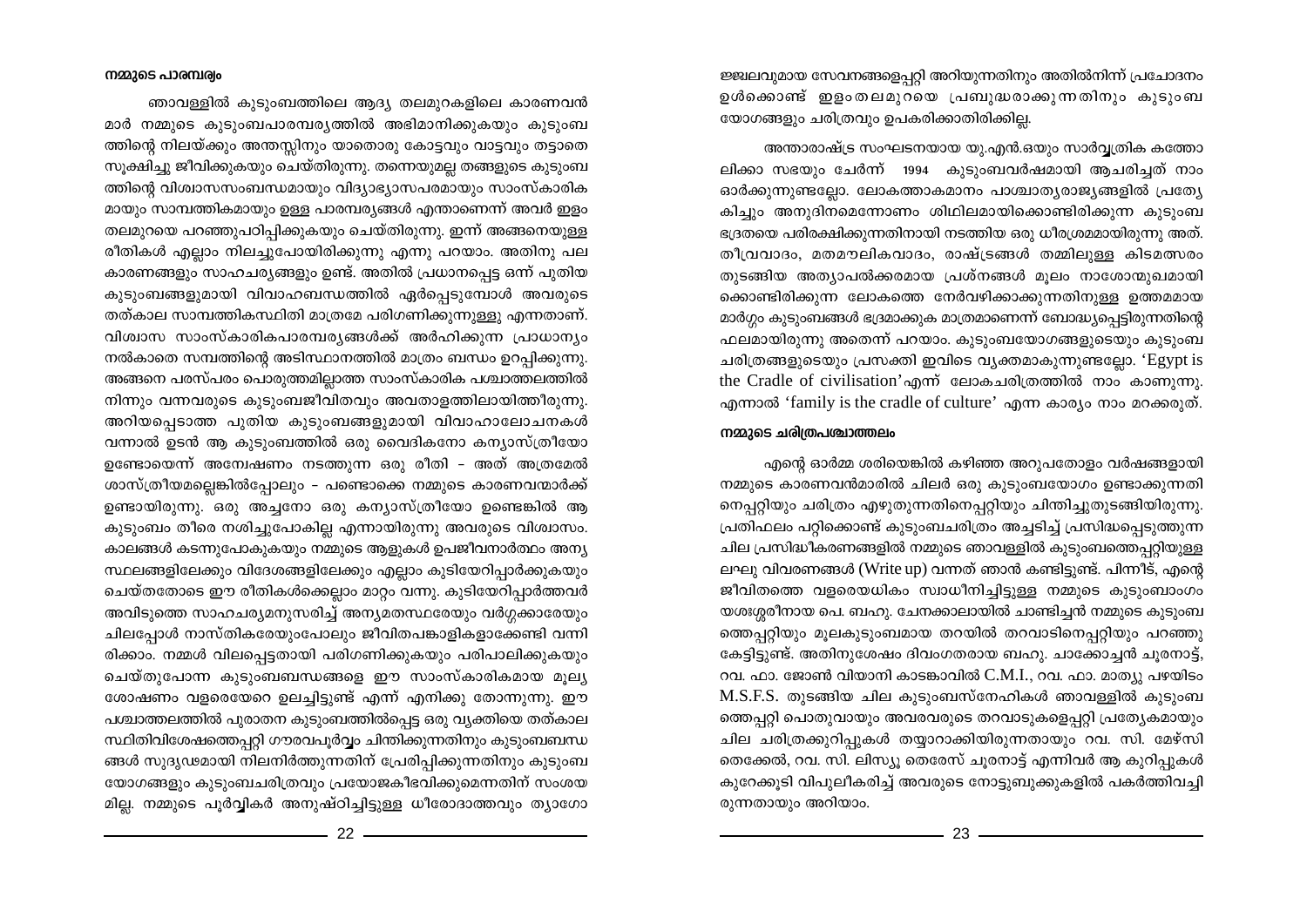## കുടുംബയോഗ രൂപവത്കരണം

ഏതായാലും കൂടുംബചരിത്രം കഴിയുന്നതും ശാസ്ത്രീയമായും സമഗ്രമായും രൂപപ്പെടുത്തുന്നതിന് ഒരു കുടുംബയോഗം സംഘടിപിക്കു ന്നത് എല്ലാംകൊണ്ടും സഹായകരമാകുമെന്ന് പലരും അഭിപ്രായപ്പെടുകയും അതനുസരിച്ച് അന്താരാഷ്ട്ര കുടുംബവർഷമായി പ്രഖ്യാപിക്കപ്പെട്ട 1994-ൽ കുറേ കുടുംബാംഗങ്ങൾ കൂടിച്ചേർന്ന് കരൂർ പള്ളിമേടയിൽ വച്ച് ഒരു സമ്മേളനം നടത്തി, ശ്രീ. കെ.കെ. സിറിയക് കാടൻകാവിൽ അദ്ധ്യക്ഷനായി ഒരു അഡ്ഹോക് കമ്മിറ്റിയെ തെരഞ്ഞെടുക്കുകയും ചെയ്തു. ഈ കമ്മിറ്റി രണ്ടു വർഷക്കാലം ഞാവള്ളിൽ കുടുംബത്തിലെ എല്ലാ പ്രധാന ഭവനങ്ങ ളിലും - ഞാവള്ളിൽ തറവാട്, ആണ്ടുക്കുന്നേൽ, ചൂരനാട്ട്, പഴയിടത്ത്, പുത്തൻപുരയിൽ, മംഗലത്തിൽ, തെക്കേൽ, കാടൻകാവിൽ, അരങ്ങുമല, വല്യ കുന്താനം, കുന്താനം (കരിങ്കുന്നം), പുത്തൻപുരയ്ക്കൽ, കയത്തുങ്കര, വിലങ്ങു പാറ, പുത്തൻപൂരയിൽ (മുഞ്ഞനാട്ട്), ചേനക്കാലായിൽ - ഇങ്ങനെ മിക്ക വാറും എല്ലാ ശാഖകളിലും വച്ച് കൂടുകയും സുദീർഘമായ ചർച്ചകൾക്കു ശേഷം കുടുംബയോഗത്തിന് വ്യവസ്ഥാപിതമായ ഒരു നിയമാവലിക്ക് രൂപം കൊടുക്കുകയും ചെയ്തു. 1996 ഓഗസ്ക് 29–ാം തീയതി കരുർ പാരിഷ് ഹാളിൽവച്ച് ആദ്യത്തെ പൊതുയോഗം കൂടി 'ഞാവള്ളിൽ കൂടുംബയോഗം' സ്ഥാപിതമായതായി ഔദ്യോഗികമായി പ്രഖ്യാപിച്ചു (പൊതുയോഗ റിപ്പോർട്ട് അന്യത്ര).

### ഡേറ്റാ ശേഖരണം

ഓരോ കൂടുംബശാഖയിലേയും പ്രതിനിധികളെ അതാതു ശാഖയുടെ ചരിത്രവിവരങ്ങൾ ശേഖരിക്കുന്നതിന് ചുമതലപ്പെടുത്തിയെങ്കിലും വിവിധ കാരണങ്ങളാൽ ശേഖരണം വേണ്ടത്ര നടന്നില്ല. മലബാറിലേക്കും വിദേശ രാജ്യങ്ങളിലേക്കും മറ്റും താമസം മാറ്റിയവരുടെ വിവരങ്ങൾ ശേഖരിക്കാൻ കഴിയാതെ വന്നതാണ് മുഖ്യപ്രതിബന്ധം. കമ്മിറ്റിയംഗമായ ശ്രീ കുര്യച്ചൻ ചേനക്കാലായിൽ, തനിക്കു ലഭിച്ച ശാഖകളുടെ ചരിത്രരൂപരേഖ (ഔട്ട് ലൈൻ) വിതരണം ചെയ്തത് ഈ ഉദ്യമത്തിന് ഏറെ സഹായകമായി എന്ന കാര്യം പ്രത്യേകം പ്രസ്താവിച്ചുകൊള്ളട്ടെ.

## കുടുംബഡയറക്ടറി

ഇങ്ങനെ അഞ്ചുകൊല്ലം മുമ്പോട്ടുപോയിട്ടും ചരിത്രം എങ്ങുമെങ്ങും എത്താത്തതിൽ പലർക്കും നിരാശയും ഉത്സാഹക്കുറവും ഉണ്ടായി. എങ്കിലും ഉടനെതന്നെ ഇന്നു ജീവിച്ചിരിക്കുന്ന എല്ലാ കുടുംബനാഥൻമാരുടെയും വൈദികരുടെയും സന്യസ്തരുടെയും വിലാസം ഉൾപ്പെടുന്ന ഒരു ഡയറ ക്ടറി ഉണ്ടാക്കുന്നതിന് പൊതുയോഗം കൂടി തീരുമാനിക്കുകയും രണ്ടു വർഷ ക്കാലത്തെ പ്രയത്നംകൊണ്ട് വിദേശത്തുള്ള മലയാളം അറിഞ്ഞുകൂടാത്ത



ഞാവള്ളിൽ കുടുംബഡയറക്ടറി 2002 ജൂലൈയിൽ പ്രകാശനം ചെയ്യുന്നു

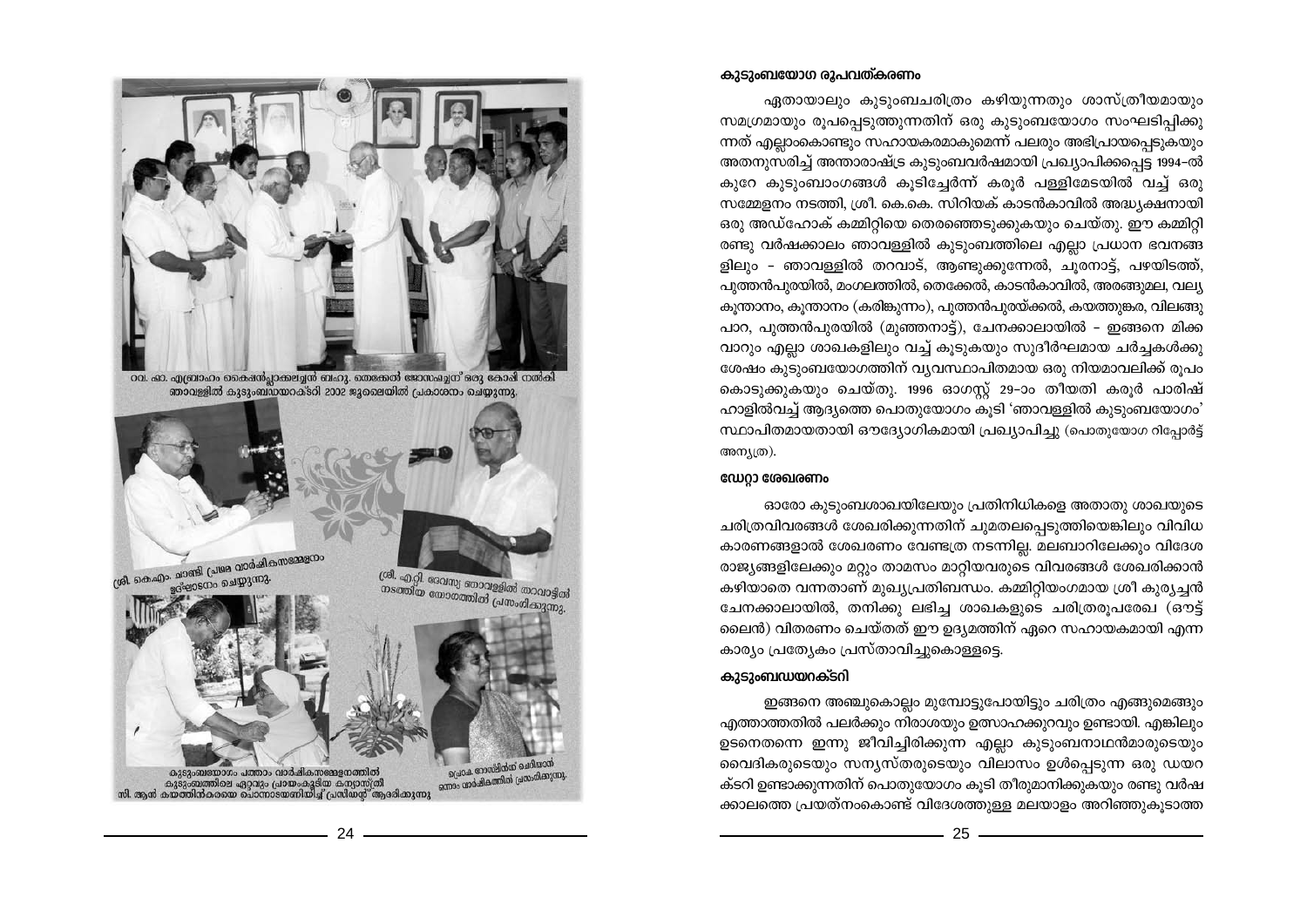കുടുംബാംഗങ്ങൾക്കുകൂടി ഉപകരിക്കത്തക്കവണ്ണം ചരിത്രവും ജീനിയോ ളജിയും എല്ലാം വളരെ ഹ്രുസ്വമായി ഉൾപ്പെടുന്ന ഒരു സമ്പൂർണ്ണ ഡയ റക്ടറി ഇംഗ്ലീഷിൽ പൂർത്തിയാക്കുകയും ചെയ്തു. നമ്മുടെ മുലകൂടുംബ മായ തറയിൽ കുടുംബത്തിലെ കാരണവന്മാരുടെ മുഖ്യശ്രമഫലമായി സ്ഥാപിതമായ പാലാ വലിയപള്ളിയുടെ സഹസ്രാബ്ദി ആഘോഷവേള യിൽ ഞാവള്ളിൽ കൂടുംബത്തിലെ അസോസിയേറ്റ് മെമ്പറും നിരവധി ജീവകാരുണ്യസ്ഥാപനങ്ങളുടെ ഉപജ്ഞാതാവുമായ റവ. ഫാ. എബ്രാഹം കൈപ്പൻപ്ലാക്കൽ, ഞാവള്ളിൽ തെക്കേൽ റവ. ഡോ. ജോസഫച്ചന് അതിന്റെ ഒരു കോപ്പി നൽകി പ്രകാശനം നിർവ്വഹിച്ചത് ഞാവള്ളി കുടുംബ ചരിത്ര നിർമ്മാണത്തിലെ ഒരു പ്രധാന സംഭവം തന്നെയായിരുന്നു. ഈ ഡയറക്ടറിയാണ് നമ്മുടെ കുടുംബചരിത്രത്തിന്റെ അടിത്തറയെന്ന കാര്യം സന്തോഷപൂർവ്വം പ്രസ്താവിച്ചുകൊള്ളട്ടെ.

### കാടാംബയോഗം മാമ്പോട്

1996 ഓഗസ്റ്റ് 29-ാം തീയതി ഉദ്ഘാടനം ചെയ്ത ഞാവള്ളിൽ കുടുംബ യോഗം ഇപ്പോൾ പതിമുന്നു വർഷം പിന്നിട്ടുകഴിഞ്ഞു. ഇതിനകം പത്തു വാർഷികങ്ങൾ സാമാന്യം ഭംഗിയായി നടത്തി. പ്രഥമ വാർഷികം തറയിൽ മഹാകുടുംബത്തിന്റെ ചെയർമാനും മദ്ധ്യപ്രദേശ് ഗവർണ്ണറുമായിരുന്ന പ്രൊഫ. കെ.എം. ചാണ്ടിയാണ് ഉദ്ഘാടനം ചെയ്തത്. മുൻ മന്ത്രിയും എം.എൽ.എയുമായ ശ്രീ. കെ.എം. മാണിയായിരുന്നു മുഖ്യപ്രഭാഷകൻ. വളരെ ആർഭാടപൂർവ്വം നടത്തിയ ഈ വാർഷികത്തിന്റെ മുഴുവൻ ചെലവു കളും നടത്തിയത് കുടുംബയോഗരുപവത്കരണത്തിനും ചരിത്രനിർമ്മി തിക്കും ആത്മാർത്ഥമായി സഹകരിച്ച ചുരനാട്ട് (ആണ്ടുക്കുന്നേൽ) ശ്രീ പാപ്പുട്ടിയായിരുന്നു. പിന്നീടുള്ള ഏഴു വാർഷികങ്ങളും കരുർ പള്ളി പാരിഷ് ഹാളിൽവച്ചാണ് നടത്തിയത്. ഒൻപതാം വാർഷികമാകട്ടെ നമ്മുടെ തറ വാട്ടിൽ വച്ചുതന്നെ (ഞാവള്ളിൽ) നടത്തി. മഹാത്മാഗാന്ധി യൂണിവേഴ്സിറ്റി യുടെ പ്രഥമ വൈസ് ചാൻസലർ ശ്രീ. A.T. ദേവസ്യായും പത്നി ശ്രീമതി മറിയക്കുട്ടി ദേവസ്യായും ആയിരുന്നു അന്നത്തെ മുഖ്യ അതിഥികൾ. ശ്രീ അലക്സ് സിറിയക് ചേനക്കാലായിലിന്റെ വസതിയിൽ വച്ച് നടത്തിയ പത്താം വാർഷികവും പ്രത്യേകം സ്മരണീയമാണ്. തമിഴ്നാട് ഗവൺ മെന്റിന്റെ മുൻ അഡീഷണൽ ചീഫ് സെക്രട്ടറിയും റബർ ബോർഡ് ചെയർമാനും ആയിരുന്ന ശ്രീ. പി.സി. സിറിയക് I.A.S. ആയിരുന്നു മുഖ്യ അതിഥി. തന്റെ മാതൃഭവനമായ ഞാവള്ളിൽ കുടുംബത്തിൽവന്ന് പൂർവ്വകാല സ്മരണകൾ അയവിറക്കി അൽപം ഒരു ഗൃഹാതുരത്വത്തോടെ ശ്രീ സിറിയക് ചെയ്ത ഒരു മണിക്കുർ നീണ്ട ഉജ്ജ്വല പ്രഭാഷണം ശ്രോതാ ക്കൾക്ക് നവചൈതന്യവും നവോന്മേഷവും നൽകുന്നതായിരുന്നു.

## ചരിത്രം പൂർത്തിയാകുന്നു

ഇനിയും കുടുംബചരിത്രം പൂർത്തിയാക്കിയിട്ടുമാത്രം വാർഷികം നടത്തിയാൽ മതി എന്ന ഭരണസമിതിയുടെ ഏകകണ്ഠമായ തീരുമാനവും ശാഖാ പ്രതിനിധികളുടെ കഠിനപ്രയത്നവും സർവ്വോപരി നമ്മുടെ രക്ഷാ ധികാരി Rev. Dr. തോമസ് കാടങ്കാവിൽ  $C.M.I.\omega$ ുടെ കാര്യക്ഷമമായ നേതൃത്വവും മുലമാണ് ഈ ഗ്രന്ഥം ഈ രുപത്തിൽ ഇപ്പോഴെങ്കിലും പൂർത്തിയാക്കുവാൻ സാധിച്ചത്. ഇതാണ് കുടുംബചരിത്രത്തിന്റെ ചരിത്രം.

## ഞാവള്ളിൽ കുടുംബത്തിന്റെ ആദ്ധ്വാത്മിക പ്രതിബദ്ധത

ധാരാളം വൈദികരും കന്യാസ്ത്രീകളും ആദ്യകാലംമുതൽ നമ്മുടെ കുടുംബത്തിലുണ്ട് എന്ന് ചരിത്രം വായിക്കുമ്പോൾ മനസ്സിലാകുമല്ലൊ. കൂടാതെ അവരുടെ പൂർവ്വികരുടെ അചഞ്ചലമായ നവിശ്വാസത്തിന്റെയും ഭക്തിതീക്ഷ്ണതയുടെയും തെളിവുകളാണ് അവരും അവരുടെ പൂർവ്വികരും സ്ഥാപിച്ചിട്ടുള്ള ആരാധനാലയങ്ങൾ. 1002 ജൂലൈ 3–ാം തീയതി സ്ഥാപിത മായ പാലാപ്പള്ളിയുടെയും (ഇപ്പോൾ കത്തീഡ്രൽ) 1661 സെപ്റ്റംബർ 8–ാം തീയതി കുദാശ ചെയ്ത് ഉദ്ഘാടനം ചെയ്ത ളാലം സെന്റ് മേരീസ് പള്ളിയു ടെയും (ളാലം പഴയപള്ളി) സ്ഥാപനത്തിനും പ്രവർത്തനങ്ങൾക്കും ഞാവള്ളിക്കാരുടെ പൂർവ്വികർക്ക് ഗണ്യമായ ഭാഗഭാഗിത്വം ഉണ്ടായിരുന്നു വെന്ന് ചരിത്രപഠിതാക്കൾക്ക് അറിയാം.

1898-ൽ കരുർ തിരുഹൃദയദൈവാലയം സ്ഥാപിക്കുന്നതുവരെ ഞാവള്ളിക്കാർ ളാലം പഴയപള്ളി ഇടവകക്കാരായിരുന്നു. വിലങ്ങുപാറ ശാഖയിൽപ്പെട്ട വർക്കി-മറിയം മകൾ കുഞ്ഞുമറിയത്തെ മഞ്ഞക്കുന്നേൽ കുര്യൻ-ഏലി മകൻ ഔസേപ്പുമായി (കൊച്ചാപ്പി) ഒത്തുകല്യാണം നടത്തു കയും കല്യാണദിവസം ളാലം പള്ളിവികാരി എന്തോ സാങ്കേതികതടസ്സം ഉന്നയിച്ച് കല്യാണം നടത്താൻ വിസമ്മതിക്കുകയും ചെയ്തു. ഞാവള്ളി ക്കുടുംബത്തിലെ അന്നത്തെ കാരണവന്മാർ ഈ പ്രതിസന്ധി തരണം ചെയ്യുന്നതിന് അപ്പോൾത്തന്നെ ചങ്ങനാശ്ശേരി മെത്രാനച്ചനെ കാണുവാ നായി പോകുകയും കല്യാണം അന്നുതന്നെ പാലാ വലിയപള്ളിയിൽവച്ച് നടത്തുന്നതിനും പുറമെ പോണാട്ട്കരയിൽ ഒരു പള്ളി പണിയുന്നതിനു മുള്ള കൽപ്പനയുമായി മടങ്ങിയെത്തുകയും ചെയ്തു. നിശ്ചിതദിവസം തന്നെ കല്യാണം നടത്തുകയും പള്ളിപണിക്കുള്ള ശ്രമം ആരംഭിക്കുകയും ചെയ്തു. 1898-ൽ കരൂർ കുടുംബക്കാരുടെ വക സ്ഥലത്താണ് പള്ളി സ്ഥാപി ച്ചത്. വിശ്വാസപാരമ്പര്യവും ഭക്തിതീക്ഷ്ണതയുമുള്ള കരുർ കുടുംബ ക്കാർ പള്ളിപണിക്കാവശ്യമുള്ള സ്ഥലംമുഴുവൻ നൽകുകയും അതിനു പകരമായി സ്ഥലം വേണ്ടവർക്ക് സ്ഥലവും പണം ആവശ്യപ്പെട്ടവർക്ക് പണവും ഞാവള്ളിക്കുടുംബക്കാർ കൊടുക്കുകയും ചെയ്തു. ഇങ്ങനെ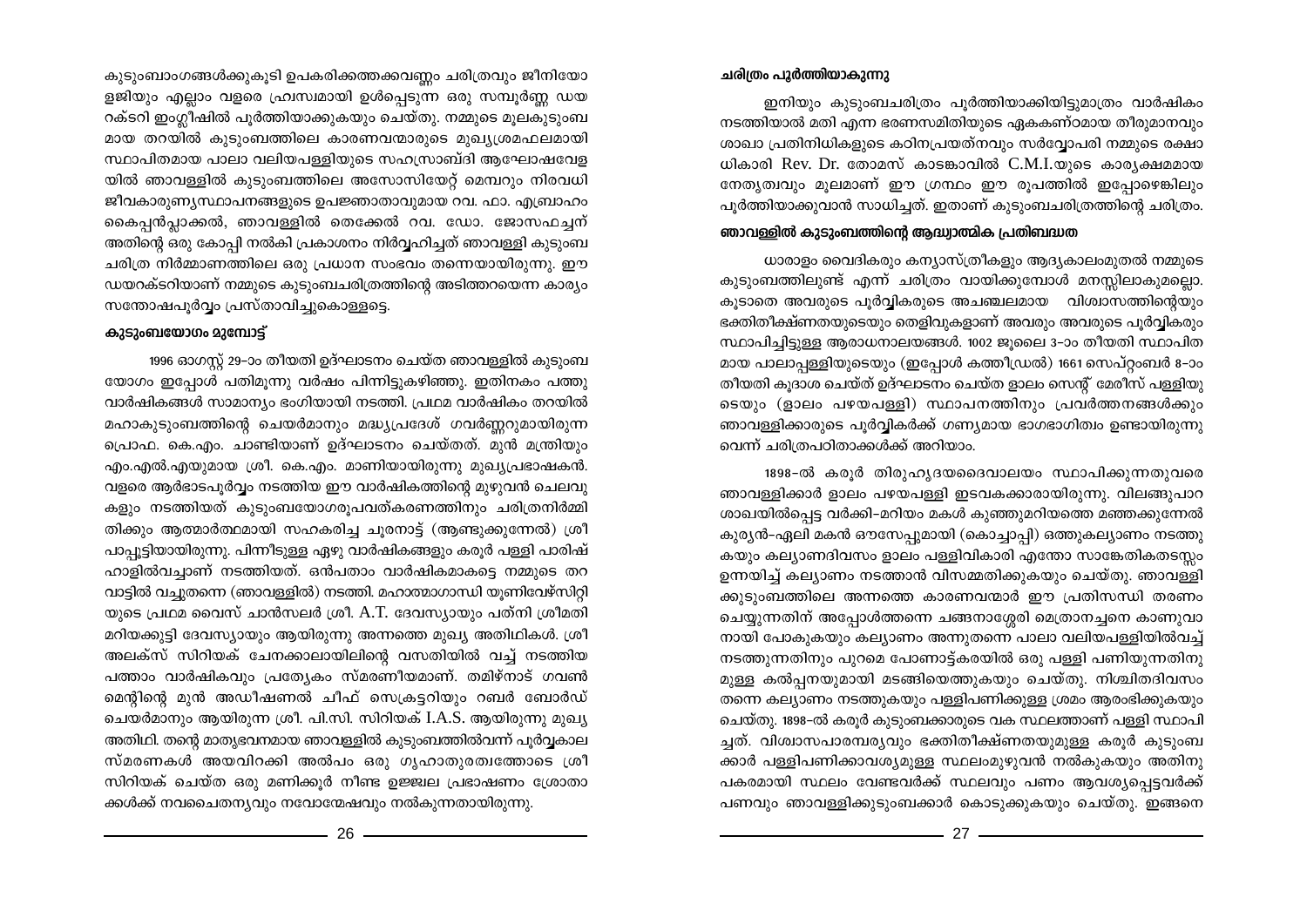### ക്വതജ്ഞതയുടെ പുച്ചെണ്ടുകൾ

തന്റെ ആഗോളവ്യാപകമായ ഭരണകാര്യവ്യഗ്രതയ്ക്കിടയിലും ഈ സമാരംഭത്തിന് പൈതൃകമായ അനുഗ്രഹാശ്ശിസുകൾ അയച്ചുതന്ന പരിശുദ്ധ പിതാവ് ബനഡിക്ട് പതിനാറാമൻ മാർപാപ്പായ്ക്ക് ഞാവള്ളിൽ കുടുംബാംഗങ്ങളുടെ ഭക്തിബഹുമാനാദരങ്ങളോടുകൂടിയ നിസ്സീമമായ നന്ദി ഇവിടെ പ്രകടിപ്പിച്ചുകൊള്ളട്ടെ.

ആശിസ്റ്റുകൾ നൽകി അനുഗ്രഹിച്ച ശ്രേഷ്ഠ മെത്രാപ്പോലീത്താ കർദ്ദിനാൾ മാർ വർക്കി വിതയത്തിൽ, പാലാ രൂപതാദ്ധ്യക്ഷൻ അഭിവന്ദ്യ മാർ ജോസഫ് കല്ലറങ്ങാട്ട് എന്നീ തിരുമേനിമാർക്കും ഞങ്ങളുടെ ഹൃദയം ഗമമായ കൃതജ്ഞത.

ചരിത്രം സാമാന്യമായി എഡിറ്റു ചെയ്യുകയും നല്ല ഒരു അവതാ രിക എഴുതിത്തരുകയും ചെയ്ത കൂടുംബയോഗം രക്ഷാധികാരി റവ. ഡോ. തോമസ് കാടങ്കാവിലിന് ഹൃദയത്തിന്റെ ഭാഷയിൽ നന്ദി.

ആശംസകളയച്ചുതന്ന നമ്മുടെ ജനപ്രതിനിധികളായ ബഹു. മന്ത്രി ശ്രീ. പി.ജെ. ജോസഫ്, ശ്രീ. കെ.എം. മാണി എം.എൽ.എ. എന്നിവർക്കും ശ്രീ പി.സി. സിറിയക് ഐ.എ.എസിനും നന്ദിയുടെ നറുമലരുകൾ.

ഒൻപതു ശാഖകളും നാൽപ്പതോളം ഉപശാഖകളും ആയിരത്തി നാനൂറിൽപ്പരം കുടുംബയൂണിറ്റുകളുമായി ലോകം മുഴുവൻ വ്യാപിച്ചുകി ടക്കുന്ന കുടുംബാംഗങ്ങളെയെല്ലാം ബന്ധപ്പെടുത്തി തയ്യാറാക്കിയ ഈ ചരിത്രഗ്രന്ഥം തികച്ചും ശാസ്ത്രീയമാണെന്നോ വിടുതലകളും പോരായ്മ കളും ഇല്ലാത്തതാണെന്നോ ഞങ്ങൾ അവകാശപ്പെടുന്നില്ല. ഈ സദുദൃമ ത്തിൽ വന്നുപോയിട്ടുള്ള ന്യൂനതകൾ പ്രിയപ്പെട്ട കുടുംബാംഗങ്ങൾ ക്ഷമി ക്കണമെന്നും അവ ചൂണ്ടിക്കാണിച്ചുതന്ന് അടുത്ത പതിപ്പിലെങ്കിലും അവ പരിഹരിക്കുന്നതിന് സഹായിക്കണമെന്നും വിനീതമായി അഭ്യർത്ഥിക്കുന്നു. ഈ ഗ്രന്ഥം ആകർഷകമായി പ്രിന്റു ചെയ്തുതന്ന സെന്റ് തോമസ്

പ്രസ് അധികൃതർക്ക് ഞങ്ങളുടെ നന്ദി.

### ഉപസംഹാരം

നമ്മുടെ കാരണവന്മാരുടെ ഉന്നത ചിന്താഗതിയും കഠിനമായ അദ്ധാന ശീലവും ലളിതമായ ജീവിതശൈലിയും പ്രാർത്ഥനാനിഷ്ഠമായ ആചാര മര്യാദകളും എല്ലാം നല്ലവണ്ണം ധരിക്കുന്നതിനും കുടുംബബന്ധങ്ങളുടെ പാവനത എന്താണെന്ന് ശരിക്കും മനസ്സിലാക്കി ഉൾക്കൊള്ളുന്നതിനും ഈ ഗ്രന്ഥം നമ്മുടെ ഇളം തലമുറയ്ക്കും വരും തലമുറകൾക്കും മാർഗ്ഗദീപം

ആകട്ടെ എന്ന് ആശംസിച്ചുകൊണ്ട് ഈ ആമുഖം ഉപസംഹരിക്കുന്നു.

കെ.കെ. സിറിയക് കാടൻകാവിൽ കര്ൻ

സെപ്റ്റംബർ 2009 പ്രസിഡന്റ്, ഞാവള്ളിൽ കുടുംബയോഗം

കരൂർപറമ്പിൽ പള്ളി സ്ഥാപിച്ചതുകൊണ്ട് കരൂർപള്ളി എന്ന പേര് ഈ ദൈവാലയത്തിന് കിട്ടി. ഇത് പിൽക്കാലത്ത് സ്ഥലനാമവും ആയിത്തീർന്നു.

അതിനെത്തുടർന്ന്, അന്ന് പള്ളിയിൽവരാൻ നല്ല വഴിയും റോഡും ഇല്ലാതിരുന്നതുകൊണ്ട് ബഹു. തോമസ് മണ്ണഞ്ചേരിയച്ചൻ വികാരിയായി രുന്ന കാലത്ത് അദ്ദേഹത്തിന്റെ നേതൃത്വത്തിൽ മുണ്ടുപാലം-അന്ത്യാളം റോഡ് പണിയുകയും അതിന്റെ പ്രധാന ഭാഗഭാഗിത്വം ഞാവള്ളിക്കാർ വഹി ക്കുകയും ചെയ്തു. പി.ഡബ്ല്യു.ഡി. ഏറ്റെടുത്ത റോഡ് ഈ നാടിന്റെ നാനാ വിധത്തിലുള്ള ഉന്നമനത്തിന് അടിസ്ഥാന ഘടകമായി നിലകൊള്ളുന്നു.

## എരു<u>2</u>പ്പെട്ടിപ്പള്ളി

ചൂരനാട്ട് ഉതുപ്പ്-മറിയം മകൻ കറിയാച്ചൻ എരുമപ്പെട്ടിയിൽ പോയി മലയകം എന്ന റബ്ബർത്തോട്ടം സ്ഥാപിക്കുകയും അവിടെ താമസിക്കുകയും ചെയ്തിരുന്നു. 1984-ൽ കറിയാച്ചൻ ദാനമായി നൽകിയ സ്ഥലത്ത് മേരി മാതാ കോൺഗ്രിഗേഷൻ മഠം സ്ഥാപിച്ചു. ഭാര്യാവിരഹത്തോടെ സന്യസ്ത ജീവിതം നയിച്ചിരുന്ന കറിയാച്ചൻ മഠത്തിനോട് അനുബന്ധമായി ഒരു മുറി യിൽ താമസമാക്കി. 1986-ൽ അദ്ദേഹം പാലക്കാട് രൂപതയ്ക്ക് താൻ താമ സിച്ചിരുന്ന മഠത്തിനടുത്ത് ഒരു പള്ളി സ്ഥാപിക്കുന്നതിന് ആവശ്യമായ സ്ഥലം നൽകുകയും ഇടവകപളളി സ്ഥാപിക്കുകയും ചെയ്തു. മഠംകാരുടെ സംരക്ഷണയിലും ശുശ്രുഷയിലും വാർദ്ധകൃകാലം കഴിച്ചുകൂട്ടിയ കറിയാച്ചൻ മരിച്ചപ്പോൾ താൻ ദാനംചെയ്ത സ്ഥലത്ത് സ്ഥാപിച്ച ഈ പള്ളി യിൽ പ്രത്യേകം തയ്യാറാക്കിയ കല്ലറയിൽ സംസ്കരിക്കുകയും ചെയ്തു. ഈ രണ്ട് സ്ഥാപനങ്ങളും കറിയാച്ചന്റെ ഓർമ്മയെ നിലനിർത്താൻ സഹായിക്കും.

## കൈലാസപ്പാറ ദൈവാലയം

കപ്പാട് താമസിച്ചിരുന്ന ഞാവള്ളിൽ കറിയാച്ചൻ മകൻ N.S.ജോസ് ഒരു മാതൃകാ പ്ലാന്ററും വൃവസായിയും ആയിരുന്നു. മാത്രമല്ല, ഭക്തനായി രുന്ന അദ്ദേഹം കൈലാസപ്പാറ വേളാങ്കണ്ണിമാതാ പള്ളിയിൽനിന്ന് ഏതാണ്ട് ഒരു മൈൽ അകലെ ഒരു നൊവേന ദൈവാലയം സ്ഥാപിക്കുകയും ധാരാളം ഭക്തജനങ്ങളുടെ സാന്നിദ്ധ്യത്തിൽ ഇന്നും നൊവേന നടത്തുകയും ചെയ്യുന്നു. അദ്ദേഹം നിര്യാതനായപ്പോൾ ഇടവകപ്പള്ളിയിലേക്കുള്ള വിലാപ യാത്ര ഈ പള്ളിയിൽനിന്നായിരുന്നു.

ഞാവള്ളിൽ കുടുംബത്തിലെ ഇളംതലമുറക്കാരും വരും തലമുറക്കാരും അറിയുന്നതിനും അങ്ങനെ അവർക്ക് ഉദാത്തമായ ചിന്തകളും ആദ്ധ്യാത്മികഉത്തേജനവും ലഭിക്കുന്നതിനും സഹായിക്കും എന്ന പ്രതീക്ഷ യിലാണ് ഈ വസ്തുതകൾ ഇവിടെ രേഖപ്പെടുത്തുന്നത്.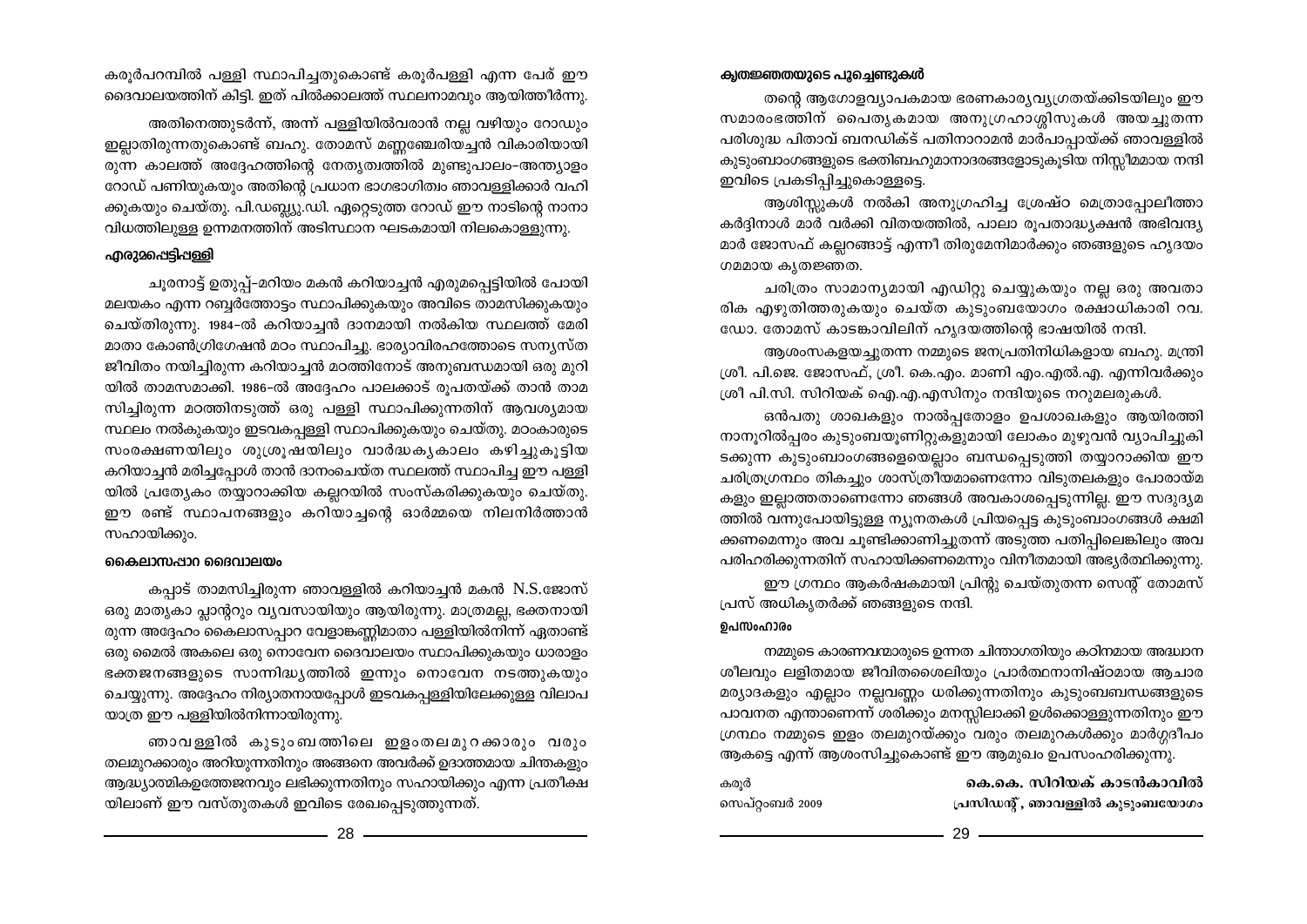

## ഇഷോഴത്തെ ഭരണസമിതി

രക്ഷാധികാരി : റവ. ഡോ. തോമസ് കാടൻകാവിൽ CMI (പസിഡന്റ<sup>്</sup> : കെ.കെ. സിറിയക് കാടൻകാവിൽ ചൈസ് പ്രസിഡന്റ $\degree$  : ലാലി സിറിയക $\degree$  ചേനക്കാലായിൽ സെക്രട്ടറി ക.സി. അലക്സ് കൂന്താനം ജോ. സെക്രട്ടറി $\cdots$  അഡ്വ. സെബി വിലങ്ങുപാറ {Sj-d¿ : tPmkv kndn-b-Iv, sXt°¬

## കമ്മറിയംഗങ്ങൾ:

- $1)$   $\exp(0.190)$ so
- 2) എമ്മാനുവേൽ പുത്തൻപുരയിൽ
- 3) എം.എം. ജോസഫ് മംഗലത്തിൽ
- 4) എം.ഡി. കുരൃൻ മഞ്ഞക്കുന്നേൽ
- 5) കെ.ജെ. ടോമി കാടൻകാവിൽ
- 6) ബേബി ജോർജ് കൂന്താനം
- 7) പി.വി. സെബാസ്റ്റ്യൻ പനമറ്റംപറമ്പിൽ
- 8) പി.ജെ. ജോസഫ് പുത്തൻപുരയ്ക്കൽ
- 9) എൻ.ജെ. സക്കറിയാസ് ഞാവള്ളിൽ
- 10) അഗസ്റ്റിൻ ജോസഫ<sup>്</sup> ആണ്ടുക്കുന്നേൽ *<i><u><i>p*</u>  $\theta$ :-
	- 1) മേരിക്കുട്ടി സക്കറിയാസ് ഞാവള്ളിൽ
	- 2) ലിനു കുരൃൻ മഞ്ഞക്കുന്നേൽ



## Emblem explained

The emblem is the symbolic representation of 9 branches of Njavallil family. C.K.N. means Cherian Kurian Njavallil - our first father and founder of Njavallil Family. He had four sons. Thomman Pazhayidom, Kurian Puthenpurayil, Rev. Uthuppu Malppan and Chandy Njavallil. This is given in four divisions around C.K.N.

The three married sons had nine sons and there by nine branches.

- 1. Kurian Pazhayidom
- 2. Uthuppu Theruvankunnel
- 3. Kurian Manjakunnel
- 4. Ittira Puthenpurayil
- 5. Kurian Thekkel
- 6. Chacko Panamattathil
- 7. Chandy Vilangupara
- 8. Thommy Puthenpurackal
- 9. Uthuppu Njavallil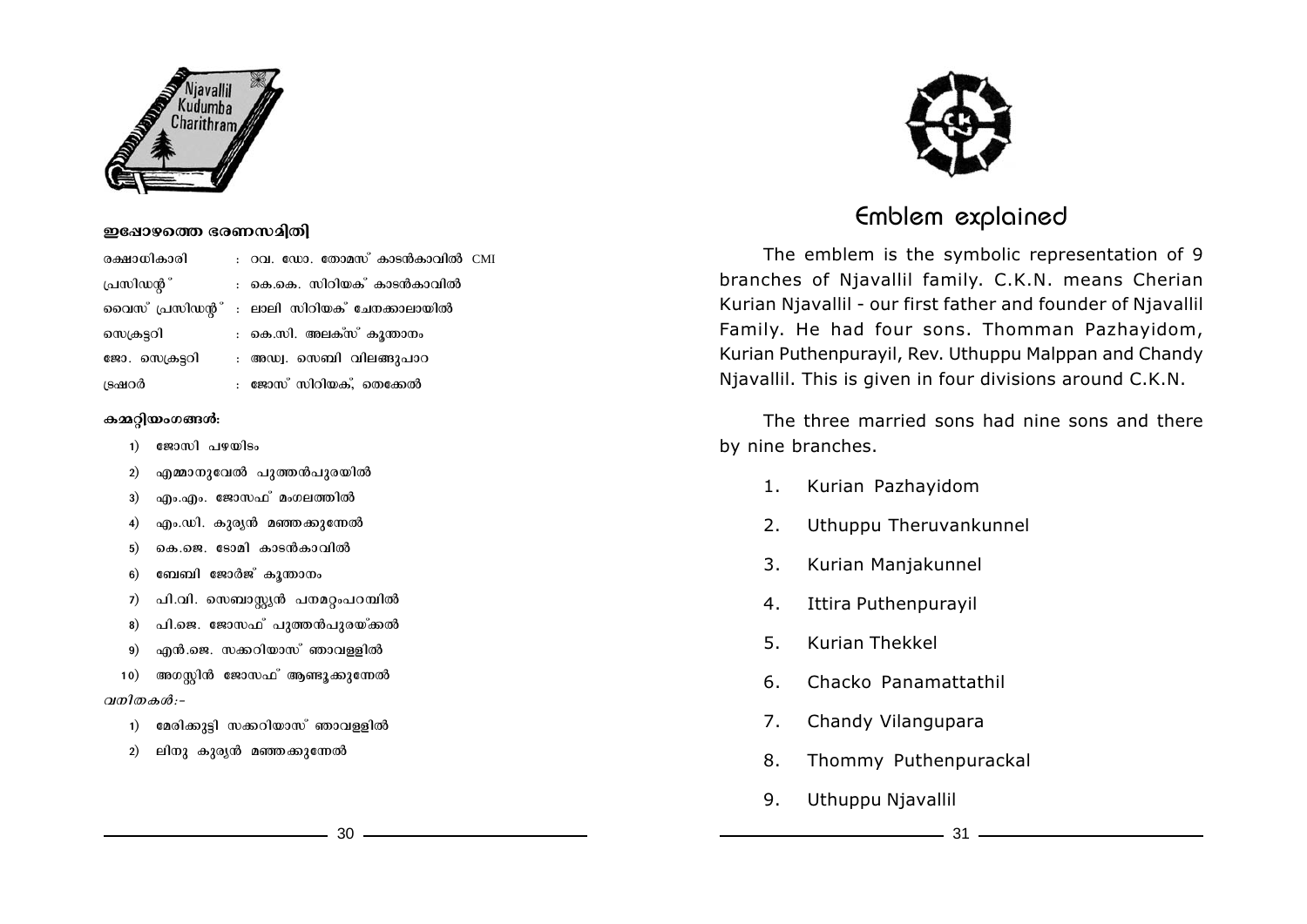$32 -$ 

ഇങ്ങനെ ഞാവള്ളിൽ കുടുംബം ഒൻപതു പ്രധാന ശാഖകളായി.

- ഞാവള്ളിൽ ഉതുപ്പ് 5)
- $4)$ പുത്തൻപുരയ്ക്കൽ തൊമ്മി
- വിലങ്ങുപാറ ചാണ്ടി  $3)$
- പനമറ്റത്തിൽ ചാക്കോ 2)
- 1) തെക്കേൽ കുര്യൻ
- $D)$  ചാണ്ടി ഞാവള്ളിൽ:- 5 മക്കൾ.
- പുത്തൻപുരയിൽ ഇട്ടിരാ. 3<sup>)</sup>
- മഞ്ഞക്കുന്നേൽ കുര്യൻ 2)
- 1) തെരുവൻകുന്നേൽ ഉതുപ്പ്
- B) പുത്തൻപുരയിൽ കുര്യൻ തരകൻ :- മൂന്നു മക്കൾ.
- A) പഴയിടത്ത് കുര്യൻ (ഒരു മകൻ മാത്രം)

## മുന്നാം തലമുറ:-

- D) ചാണ്ടി ഞാവള്ളിൽ
- C) ബഹു. ഉതുപ്പ് മൽപ്പാനച്ചൻ
- B) കുര്യൻ പുത്തൻപുരയിൽ
- A) തൊമ്മൻ പഴയിടം
- രണ്ടാം തലമുറ:-
- **GOOT** : മറിയം കട്ടക്കയം
- സ്ഥാപകൻ : ചെറിയാൻ കുര്യൻ ഞാവള്ളിൽ.
- 

ന്നതിന് താഴെ കൊടുത്തിരിക്കുന്ന ടേബിൾ നോക്കുക.

പേജ് 14 ഡയറക്ടറി കാണുക.

## ഒന്നാം തലമുറ:-

ഞാവള്ളിൽ കുടുംബത്തിന്റെ മൂന്നാം തലമുറയിലെ ഒൻപതു ശാഖകളുടെ പരസ്പര ബന്ധം മനസ്സിലാക്കു

# 

**999S**800

- 33
- 2) ചെറിയാൻ വിലങ്ങുപാറ
- 1) ഫ്രഞ്ചു വിലങ്ങുപാറ
- A അന്ന വിലങ്ങുപാറ

## 

- 3) കുര്യൻ കാടൻകാവിൽ
- 2) ചാണ്ടി അരങ്ങുമല
- 1) കാക്കു പുതുപ്പള്ളിയേൽ
- D കുഞ്ഞാക്കോച്ചൻ കാടൻകാവിൽ
- 4) ഔസേപ്പ് വലിയകുന്താനം, കരൂർ
- 3) ചാണ്ടി വലിയകൂന്താനം, പയപ്പാർ
- 2) ഫ്രഞ്ചു വലിയകുന്താനം മച്ചുകാട്ടിൽ, എലിവാലി
- 1) ചാക്കോ പാറപ്പുറം
- C വലിയ കുന്താനത്ത് വർക്കി
- B ചാണ്ടി കോട്ടവാതുക്കൽ
- 3) വർക്കി (കാക്കി) പനമറ്റാ
- 2) കുന്താനം അവിരാ

A ഔസേപ് മലയിൽ

- 1) തീക്കുഴിവേലിൽ ചാക്കോ
- A പനമറത്തിൽ ഫ്രെഞ്ചു
- A ചെറിയാൻ B പൈലോ ചാഞ്ഞപ്പാക്കൽ C ഔസേപ്പ് മഞ്ഞക്കുന്നേൽ A കുര്യൻ പുതിയിടത്തുപ്രാവിൽ B ഔസേപ്പ് തെക്കേൽ
- A ഔത തെരുവൻകുന്നേൽ B ഉതുപ്പ് മംഗലത്തിൽ
- A വട്ടപാറയ്ക്കൽ ഇട്ടിരാ B പുത്തൻപുരയിൽ മാണി
- B കുര്യൻ പഴയിടം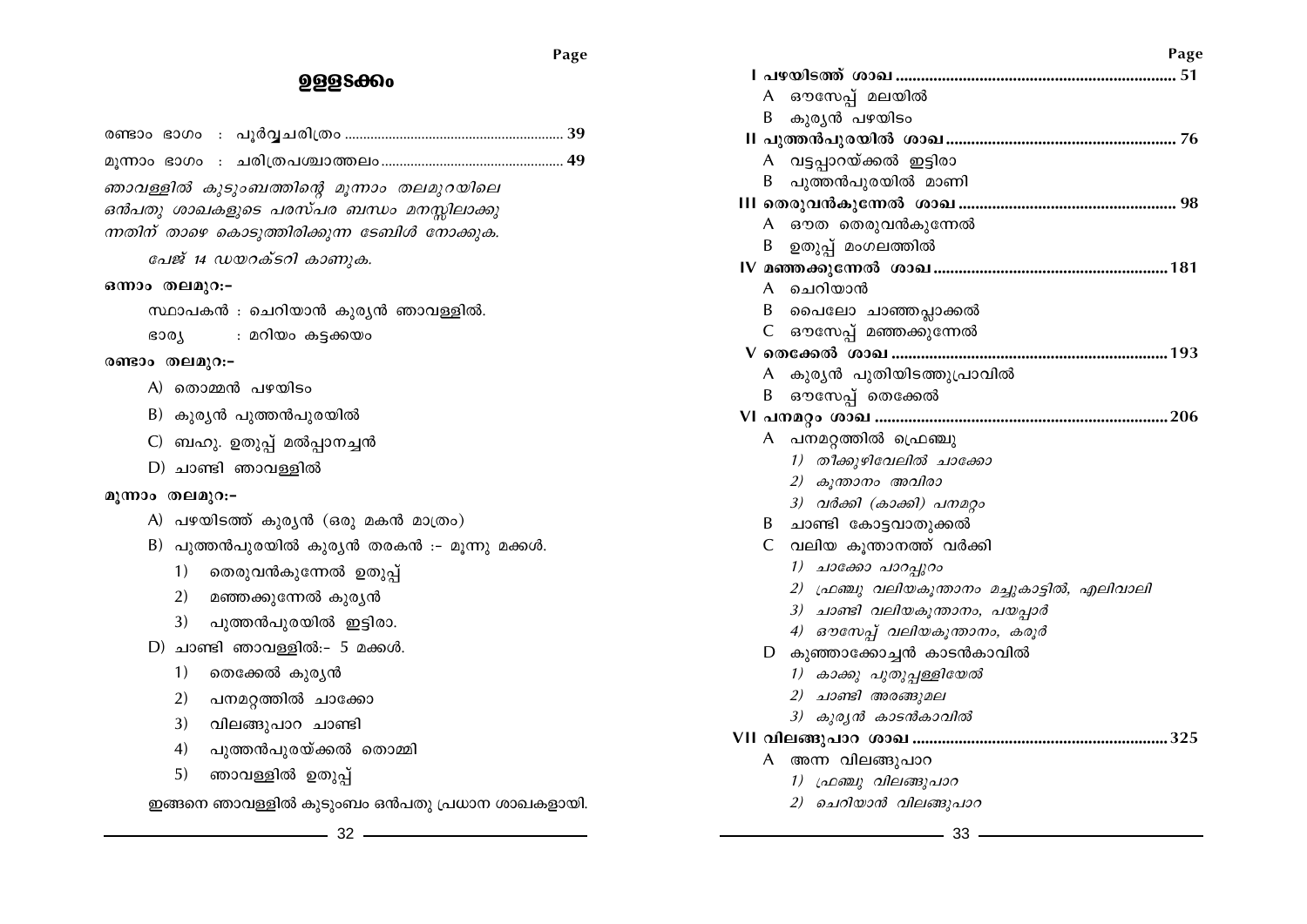| B | മറിയം ഞെഴുകുംകാട്ടിൽ            |  |  |  |
|---|---------------------------------|--|--|--|
|   | മത്തായി ഞെഴുകുംകാട്ടിൽ<br>1)    |  |  |  |
|   | 2) ചാണ്ടി പൊന്നെടത്താംകുഴിയിൽ   |  |  |  |
|   |                                 |  |  |  |
|   | 1) തൊമ്മൻ കണ്ണൻകുളം             |  |  |  |
|   | 2) ജോസഫ് കൂന്താനം               |  |  |  |
|   | 3) ചാണ്ടി പുത്തൻപുരയ്ക്കൽ       |  |  |  |
|   | 4) ഫ്രഞ്ചു കയത്തിൻകര            |  |  |  |
|   | 5) ദേവസ്യാ തൂണുങ്കൽ             |  |  |  |
|   |                                 |  |  |  |
|   |                                 |  |  |  |
|   | A ചാണ്ടി ഞാവള്ളിൽ               |  |  |  |
| B | ചൂരനാട്ട് ഔസേപ്പ്               |  |  |  |
|   | C ആണ്ടൂക്കുന്നേൽ ചെറിയാൻ        |  |  |  |
|   | 1) ഉതുപ്പ് ആണ്ടുക്കുന്നേൽ       |  |  |  |
|   | 2) ചൂരനാട്ട് ചാണ്ടി             |  |  |  |
|   | 3) തോട്ടപ്പാക്കൽ കുര്യൻ         |  |  |  |
|   | D) ചേനക്കാലായിൽ കുരൃൻ           |  |  |  |
|   | 1) ഉതുപ്പ് ചേനക്കാലായിൽ         |  |  |  |
|   | 2) സ്കറിയാ കപ്പാട് ചേനക്കാലായിൽ |  |  |  |

## **Special Pages 12 Nos.**

| l Rev. Fr. കൊളംബിയർ CMI            | By K.K. Abraham. . 585            |
|------------------------------------|-----------------------------------|
| II Rev. Fr. Kuriakose S.J.         | By K.K. Abraham  586              |
| III Rev. Fr. Joseph Thekkel        | By Jose Cyriac Thekkel  587       |
| IV ഷെവലിയാർ K.C. Chacko            | By Francis Chacko Kadankavil  588 |
| V കാടൻകാവിൽ പുതുപ്പള്ളിയേൽ കുടുംബം |                                   |

By Rev. Fr. Thomas Kadenkavil .. 589

VI 'ബത്ലെഹം' ഒരു സിംഹാവലോകനം By George Kadankavil .. 590 VII ഞങ്ങളുടെ മാതാപിതാക്കൾ. By Adv. Seby Cherian, Vilangupara .. 591 VIII Adv. ഡേവിസ് ജോസഫ്, വിലങ്ങുപാറ By Lilly Davis .. 592 IX ശ്രീ. ചെറിയാച്ചൻ ആണ്ടുക്കുന്നേൽ By Augustine Joseph .. 593 X ഷെവലിയാർ K.C. Chandy By K.C. Mathew Kottavathukal .. 594 XI എന്റെ കൊച്ചുപെങ്ങളും അളിയനും By K.K. Cyriac .. 595

# പ്രഥമ കുടുംബയോഗ റിഷോർട്ട്

ഞാവള്ളിൽ കൂടുംബയോഗം വ്യവസ്ഥാപിതമായി രൂപപ്പെടു ത്തുന്നതിന്, ഞാവള്ളിൽ കൂടുംബത്തിൽപെട്ട എല്ലാ കൂടുംബനാഥ ന്മാരുടെയും വൈദികരുടെയും സന്യസ്തരുടെയും ഒരു പൊതുസമ്മേ ളനം 1996 ആഗസ്റ്റ് 29-ാം തീയതി കരൂർ പാരീഷ് ഹാളിൽവച്ച് നട ത്തി. ഈ സമ്മേളനത്തിന്റെ പ്രാരംഭമായി, അന്ന് ഉച്ചകഴിഞ്ഞ് 2 മണി ക്ക്, കുടുംബാംഗങ്ങളായ റവ. ഫാ. ജോസഫ് മംഗലത്തിൽ C.M.I., റവ. ഡോ. മാത്യു ഞെഴുകുംകാട്ടിൽ, റവ. ഫാ. തോമസ് ചുരനാട്ട് ഇവ രുടെ കാർമ്മികത്വത്തിൽ കരൂർ പള്ളിയിൽ സമൂഹബലി അർപ്പിക്കു കയും എല്ലാവരും ചേർന്ന് സിമിത്തേരിയിൽ പോയി കുടുംബത്തിലെ പൂർവ്വികർക്കുവേണ്ടി ഒപ്പീസ് നടത്തുകയും ചെയ്തു.



റവ. ഡോ. ജോർജ് കൂന്താനം കുടുംബ യോഗം സ്ഥാപിച്ചുകൊണ്ട് പ്രസംഗിക്കുന്നു

3 മണിക്ക് റവ. ഫാ. തോമസ് നേതൃത്വം നൽകിയ പ്രാർത്ഥനയോടെ സമ്മേളനം ആരംഭിച്ചു. അഡ്ഹോക്ക് കമ്മിറ്റി പ്രസി ഡന്റ് ശ്രീ. കെ. കെ. സിറിയക് കാടൻ കാവിൽ സന്നിഹിതരായ എല്ലാ വർക്കും ഹൃദ്യമായ സ്വാഗതം ആശം സിച്ചു. വി. തോമ്മാശ്ലീഹായിൽ നിന്നു നേരിട്ടു സത്യവിശ്വാസം സ്വീകരിച്ച പറ വുർ പാറയ്ക്കൽ മനയിൽ പരമേശ്വരൻ നമ്പൂതിരിപ്പാട് മുതലുള്ള നമ്മുടെ കുടുംബത്തിന്റെ ചരിത്രം, കുടുംബ യോഗത്തിന്റെ ആവശ്യകത എന്നിവ അദ്ദേഹം വിശദീകരിച്ചു.

റവ. ഡോ. ജോർജ് കൂന്താനം സമ്മേളനം ഉദ്ഘാടനം ചെയ്തു. കുടുംബയോഗം സ്ഥാപിച്ചുകൊണ്ട് നമ്മുടെ പൂർവ്വികരുടെ ലളിത ജീവിതം, ഉയർന്ന ചിന്താഗതി, കഠിനാദ്ധ്വാനം മുതലായവ ഇന്നത്തെ തലമുറ ശരിക്കും മനസ്സിലാക്കാനും പൂർണ്ണമായി ഉൾക്കൊള്ളാനും ശ്രമിക്കണമെന്ന് അദ്ദേഹം പറഞ്ഞു. കുടുംബത്തിന്റെ അന്തസ്സും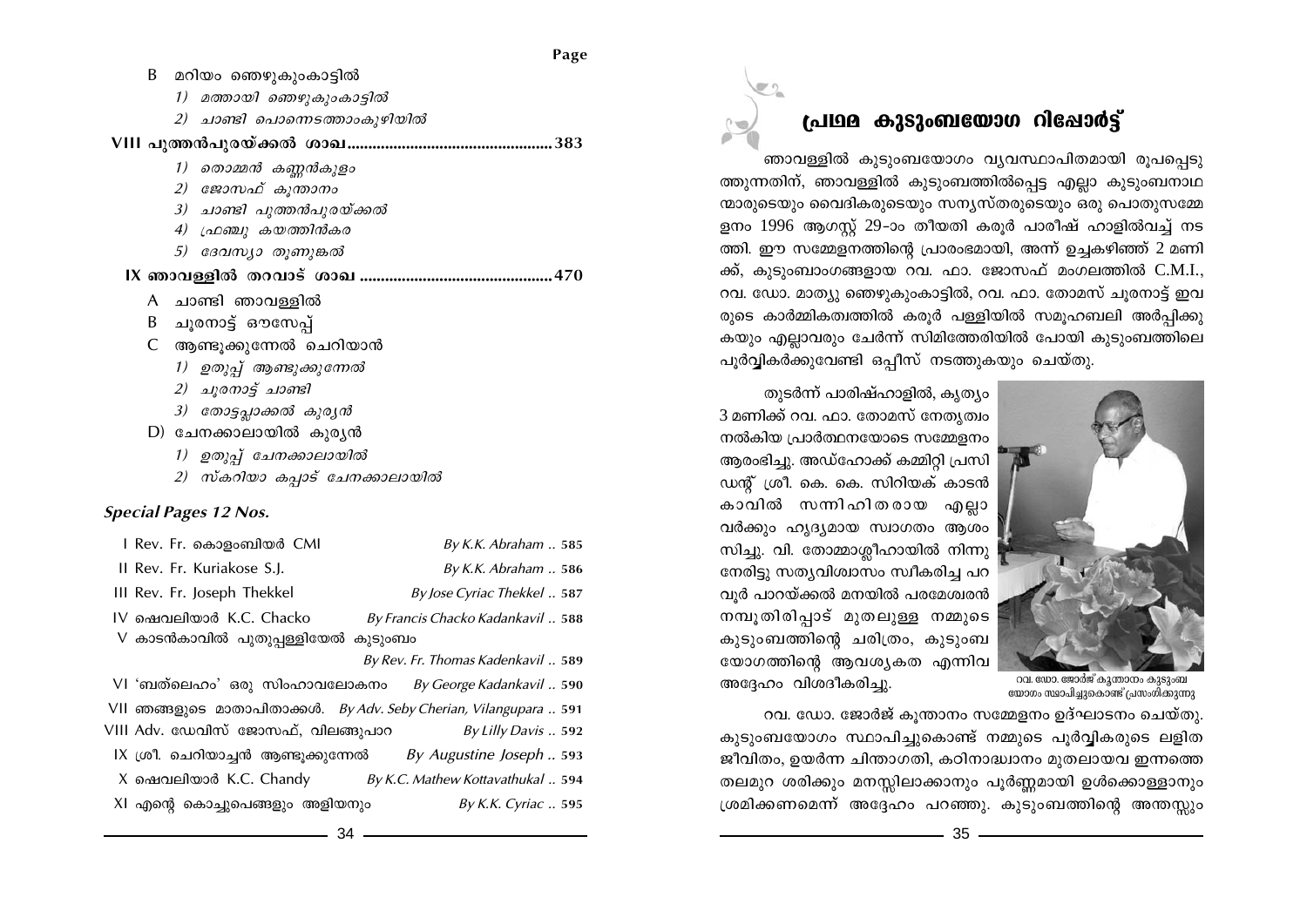കൾക്ക് യാതൊരു വ്യത്യാസവും വരുത്താതെ നിയമാവലി പൊതു യോഗം ഏകകണ്ഠമായി അംഗീകരിക്കുകയും ചെയ്തു. ആ നിയ മാവലി അനുസരിച്ച് രക്ഷാധികാരി, 15 അംഗ ഭരണസമിതി, രണ്ടംഗ ഓഡിറ്റർമാർ എന്നിവരെ യോഗം ഐകകണ്ഠ്യേന തെരഞ്ഞെ ടുത്തു. അവരുടെ പേരുവിവരം താഴെ ചേർക്കുന്നു.

രക്ഷാധികാരി : റവ. ഫാ. തോമസ് ചുരനാട്ട്  $\boldsymbol{\omega}$ ാഡിറ്റർമാർ : 1) ശ്രീ റ്റോമി സിറിയക് തെക്കേൽ 2) ശ്രീ ഫ്രാൻസിസ് ജോസഫ് തൂണുങ്കൽ

## ഭരണസമിതി

- ശ്രീ റ്റി.ഡി. ജോസഫ് തൂണുങ്കൽ  $\left( \right)$
- ശ്രീ മാണി മാണി പുത്തൻപുരയിൽ  $2)$
- ശ്രീ കെ.കെ. സിറിയക് കാടൻകാവിൽ  $3)$
- ശ്രീ എം.ഒ. ദേവസ്യാ മഞ്ഞക്കുന്നേൽ  $\overline{4}$
- ശ്രീ കെ.ജെ. ജോസഫ് കൂന്താനം  $5)$
- ശ്രീ പി.ജെ. ജോസഫ് പൊന്നെടത്താംകുഴിയിൽ  $6)$
- ശ്രീ ചെറിയാൻ കുഞ്ഞ് വിലങ്ങുപാറ  $7)$
- ശ്രീ എം.എം. ജോസഫ് മംഗലത്തിൽ 8)
- ശ്രീ ജോസ് സിറിയക് തെക്കേൽ 9<sup>)</sup>
- ശ്രീ കെ.ജെ. റ്റോമി കാടൻകാവിൽ  $10)$
- ശ്രീ ഫ്രാൻസിസ് അലക്സാണ്ടർ കയത്തുംകര  $11)$
- ശ്രീ എൻ.കെ. സഖറിയാസ് ഞാവള്ളിൽ  $12)$
- ശ്രീ അഗസ്റ്റിൻ ജോസഫ് ആണ്ടുക്കുന്നേൽ  $13)$
- ശ്രീ ജോസി ചെറിയാൻ പഴയിടം  $14)$
- ശ്രീ ലാലി സിറിയക് ചേനക്കാലായിൽ  $15)$

സമ്മേളനത്തിൽ നടത്തിയ വിഭവസമൃദ്ധമായ ചായസൽക്കാ രത്തിൽ എല്ലാവരും പങ്കുകൊള്ളുകയും 'സ്വയം പരിചയപ്പെടുത്തൽ' പരിപാടിയിൽ എല്ലാവരും സഹകരിക്കുകയും ചെയ്തു.

റവ. ഫാ. ജേക്കബ് ചുരനാട്ട്, റവ. ഫാ. ഷാജി കുന്താനം (നെടിയകാട്) തുടങ്ങി കുടുംബാംഗങ്ങളായ ഏഴ് ബഹു. വൈദി കരും പതിനഞ്ചോളം കന്യാസ്ത്രീകളും കേരളത്തിന്റെ വിവിധ

പ്രശസ്തിയും നിലനിർത്തുന്നതിൽ അന്യകുടുംബങ്ങളിൽനിന്ന് വിവാഹിതരായി വന്നിട്ടുള്ള നമ്മുടെ അമ്മമാരുടെ നിസ്തുലസേ വനം കൃതജ്ഞതാപൂർവ്വം അനുസ്മരിക്കേണ്ട ഒരു വേദി കൂടിയാ ണ് കുടുംബയോഗമെന്നും ഉദ്ഘാടന പ്രസംഗത്തിൽ അദ്ദേഹം പറ യുകയുണ്ടായി.

> കൂടുംബയോഗം ആരംഭിക്കാൻ കഴിഞ്ഞതിൽ സന്തോഷം പ്രകടിപ്പിച്ച റവ. ഫാ. ജോസഫ് മംഗലത്തിൽ സി. എം.ഐ. ആരംഭത്തിൽ കാണുന്ന ഈ ഉത്സാഹവും താല്പര്യവും മങ്ങാതെ കുടുംബയോഗം ഉത്തരോത്തരം വികസി പ്പിച്ച് നമ്മുടെ മഹാകുടുംബത്തിന്റെ .<br>കൂട്ടായ്മയെയും സ്നേഹത്തെയും വർദ്ധിപ്പിക്കണമെന്ന് അദ്ധ്യക്ഷപ്രസംഗ ത്തിൽ ഉദ്ബോധിപ്പിക്കുകയുണ്ടായി.



റവ. ഹ്മാ. ജോസഫ് മംഗലം അദ്ധ്യക്ഷപ്രസംഗം നടത്തുന്നു.



കെ. കെ. സിറിയക് നിയമാവലി സമർഷിക്കുന്നു.



ശ്രീ. അഗസ്റ്റിൻ ജോസഫ് ഒന്നാം<br>വാർഷികറിദോർട്ട് സമർഷിക്കുന്നു.

കുടുംബത്തിന് ആശംസകൾ അർപ്പിച്ചുകൊണ്ട് വികാരി റവ. ഫാ. തോമസ് മേൽവട്ടം, റവ. ഡോ. മാത്യു ഞെഴുകുംകാട്ടിൽ എന്നി വർ പ്രസംഗിച്ചു.

ശ്രീ. K.K. സിറിയക് കാടൻകാവിൽ ഞാവള്ളിൽ കുടുംബനി യമാവലി വായിച്ച് സമ്മേളനത്തിൽ സമർപ്പിക്കുകയും നിബന്ധന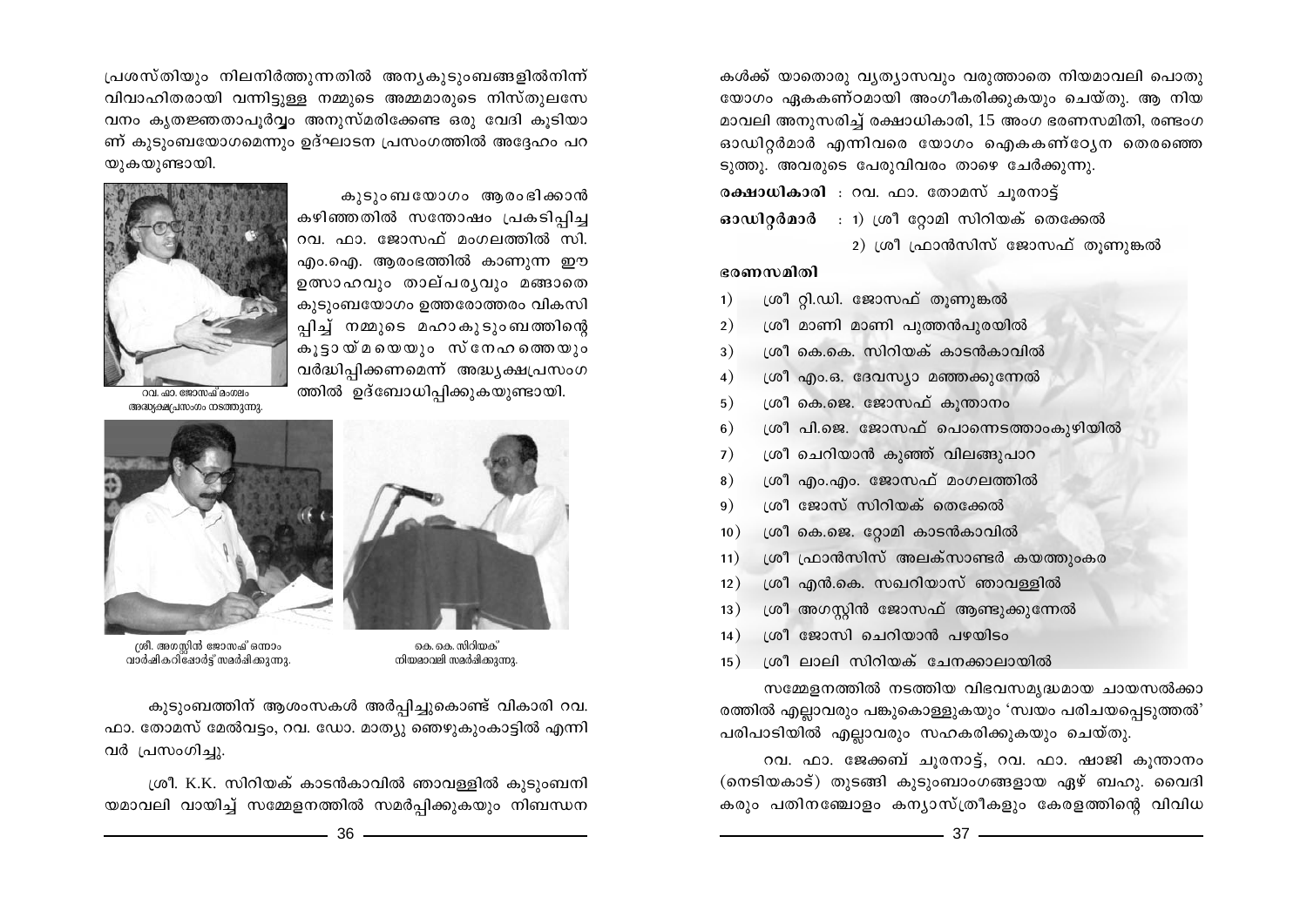ഭാഗത്തുനിന്നും 170-ൽ കുടുതൽ കുടംബനാഥന്മാരും ഈ പ്രഥമ സമ്മേളനത്തിൽ സംബന്ധിച്ചിരുന്നു. ശ്രീ എൻ.കെ. സഖറിയാസ് ഞാവള്ളി നടത്തിയ ഹൃദ്യമായ കൃതജ്ഞതാ പ്രകടനത്തോടെ 6 മണിയോടുകൂടി സമ്മേളനം സമംഗളം പര്യവസാനിച്ചു.

ഉടനെതന്നെ രക്ഷാധികാരി റവ. ഫാ. തോമസ് ചുരനാട്ടിന്റെ അദ്ധ്യക്ഷതയിൽ ഭരണസമിതി സമ്മേളിച്ച് താഴെ പറയുന്നവരെ ഒരു കൊല്ലത്തേക്ക് ഔദ്യോഗിക ഭാരവാഹികളായി തെരഞ്ഞെ ടുത്തു.

- 1) ശ്രീ കെ.കെ. സിറിയക് - പ്രസിഡന്റ്
- 2) ശ്രീ ഫ്രാൻസിസ് അലക്സാണ്ടർ വൈസ് പ്രസിഡന്റ്
- 3) ശ്രീ അഗസ്റ്റിൻ ജോസഫ്
- സെക്രട്ടറി

- ദ്രഷറർ

4) ശ്രീ മാണി മാണി

- ജോ. സെക്രട്ടറി
- $5)$  ശ്രീ പി.ജെ. ജോസഫ്

പ്രസിഡന്റായി തെരഞ്ഞെടുക്കപ്പെട്ട ശ്രീ. കെ.കെ. സിറിയക് എല്ലാവർക്കും നന്ദി പ്രകാശിപ്പിക്കുകയും എല്ലാവരുടെയും നിർലോഭ സഹകരണം അഭ്യർത്ഥിക്കുകയും ചെയ്തു.

മഹത്തായ ഒരു സംരംഭത്തിന്റെ ആരംഭം കുറിക്കാൻ സാധിച്ചു വെന്ന കൃതാർത്ഥതയോടെ 7 മണിയോടെ എല്ലാവരും പിരിഞ്ഞു.

പ്രസിഡന്റ്

സെക്രട്ടറി

 $\sum_{i=1}^{n}$ 

38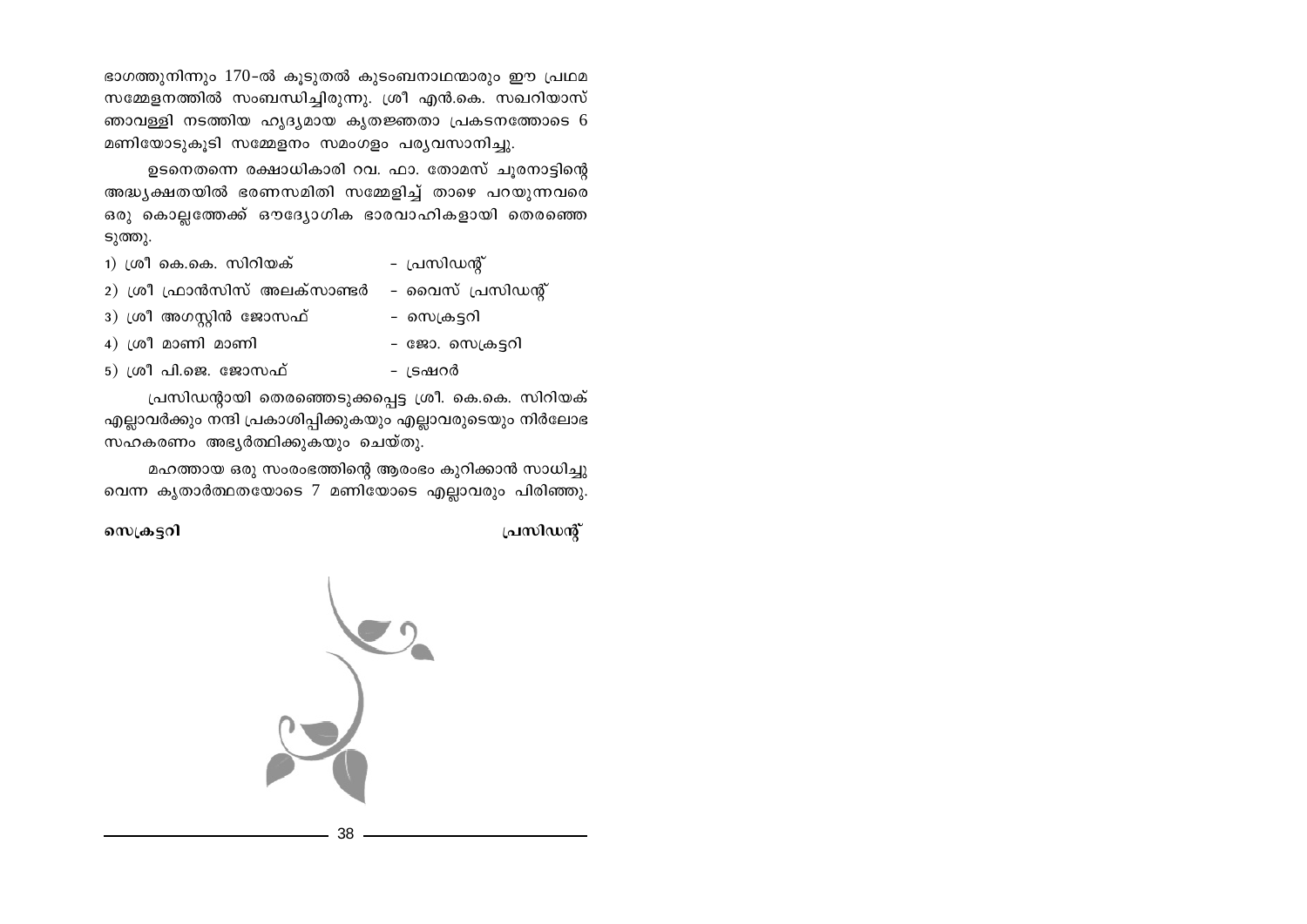## ഞാവള്ളിൽ കുടുംബം - പൂർവ്വചരിത്രം

ഒന്നാം നൂറ്റാണ്ടിൽ തോമാശ്ലീഹായിൽനിന്ന് നേരിട്ടു സത്യ വിശ്വാസം സ്വീകരിച്ച തറയിൽ കുടുംബത്തിന്റെ നാൽപതോളം പ്രധാന ശാഖകളിൽ ഒന്നാണ് ഞാവള്ളിൽ കുടുംബം. ഇതിന്റെ പൂർവ്വചരിത്രം, അതായത് തറയിൽ കൂടുംബത്തിന്റെ ചരിത്രം പതി നഞ്ചോളം ഗ്രന്ഥകാരന്മാർ എഴുതി പ്രസിദ്ധപ്പെടുത്തിയിട്ടുണ്ടെ ങ്കിലും അതിന്റെ ആധികാരികതയിൽ സംശയമുണ്ട് എന്ന് ആ ഗ്രന്ഥ കാരന്മാർ തന്നെ പറയുന്നുണ്ട്. ലിഖിതരേഖകൾ ഒന്നുംതന്നെ പൂർണ്ണമായി കിട്ടിയിട്ടില്ല. താളിയോലകളിലും ചെമ്പുതകിടുകളിലും പൂർവ്വചരിത്രം എഴുതിവച്ചിരുന്നു. 1002-ാമാണ്ട്, പാലാപ്പള്ളിയുടെ സ്ഥാപനം മുതൽ 750 വർഷം പള്ളിഭരണം നടത്തിയിരുന്ന നാല് സ്ഥാപകകുടുംബക്കാർ, ടി രേഖകൾ എല്ലാംതന്നെ സൂക്ഷിച്ചിരുന്നു വെങ്കിലും, 1750-തോടുകൂടി പിന്നീടുവന്ന 12 കുടുംബക്കാരെക്കൂടി ഉൾപ്പെടുത്തി 16 പേരുടെ പള്ളിയോഗം പള്ളിഭരണം ആരംഭിച്ചതി നുശേഷം ഏതോ കുബുദ്ധികൾ പാലാപ്പള്ളിയുടെ മുറ്റത്തുള്ള ഒരു കിണറ്റിൽ അവ എറിഞ്ഞ് നശിപ്പിച്ചുവെന്നും അധികം താമസി യാതെ കിണർ മൂടിയെന്നും പിന്നീടുള്ള ചരിത്രഗവേഷകർക്ക് കിണ റിന്റെ സ്ഥാനംപോലും കണ്ടുപിടിക്കാൻ സാധിച്ചില്ലാ എന്നും പറ യപ്പെടുന്നു. വിശ്വാസപാരമ്പര്യങ്ങളുടെയും അലിഖിത പുരാവൃത്ത ങ്ങളുടെയും അചഞ്ചല ദൈവവിശ്വാസികളായിരുന്ന നമ്മുടെ പൂർവ്വി കരുടെ വായ്മൊഴിയായി ലഭിച്ച അറിവുകളുടെയും വന്ദ്യവയോധി കനും തറയിൽ കുടുംബയോഗ ചെയർമാനുമായ പൊരുന്നോലിൽ പി.ഐ. സ്കറിയ സാർ അടുത്ത കാലത്ത് എഴുതിയ തറയിൽ പൊരുന്നോലിൽ ചരിത്രം, മണിയഞ്ചിറ കൂടുംബചരിത്രം വയോ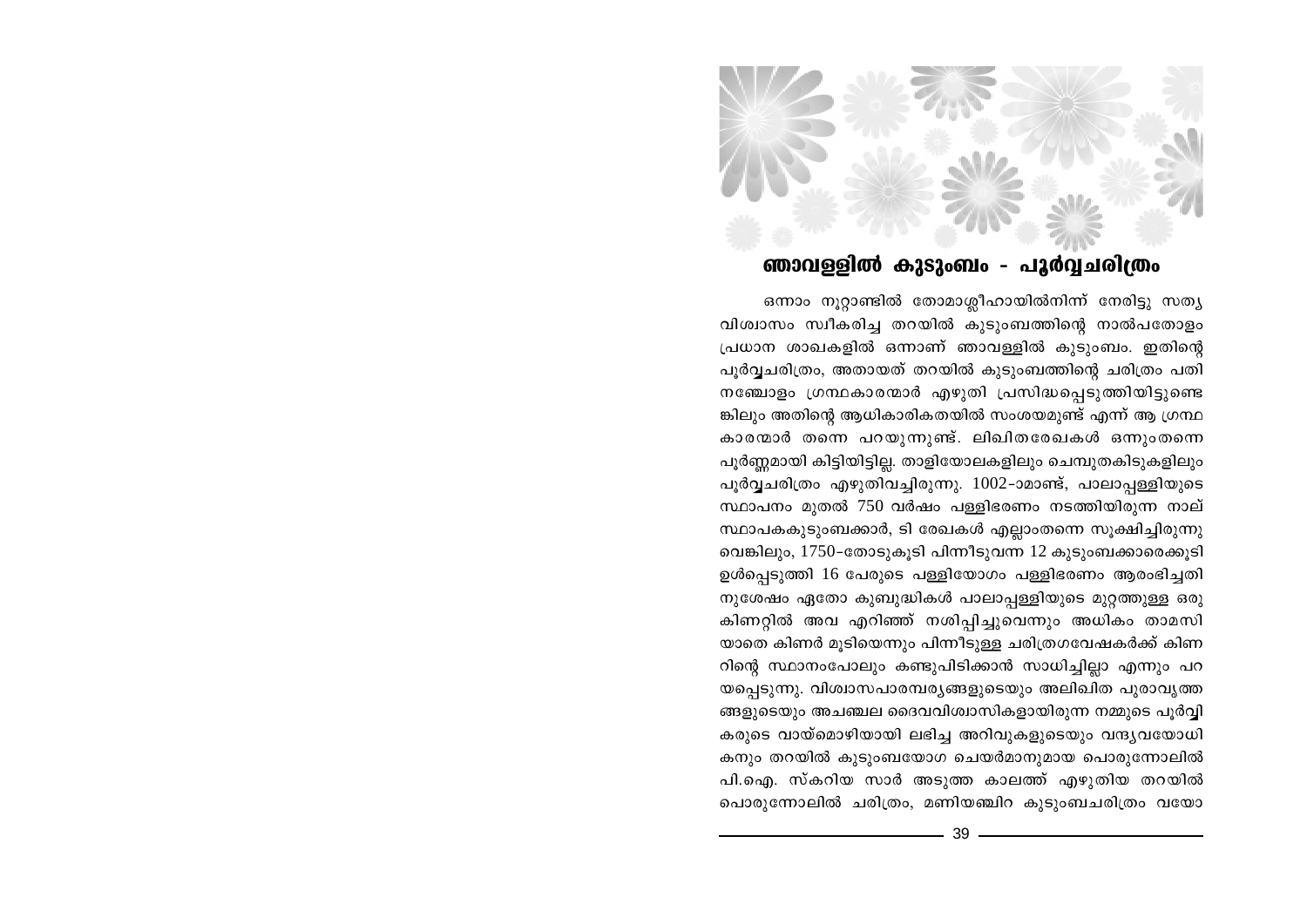സന്താനങ്ങളിൽ തൊമ്മൻ, യോഹന്നാൻ എന്ന രണ്ടു സഹോദര ന്മാർ, അന്നത്തെ നാടുവാഴിയുടെ കടുത്ത വിരോധത്തിന് പാത്രീഭ വിക്കുകയും പ്രാണരക്ഷാർത്ഥം തെക്കോട്ട് ഒളിച്ച് പ്രയാണം ചെയ്യു കയും ഒടുവിൽ വൈക്കത്തിന് പടിഞ്ഞാറുള്ള പള്ളിപ്പുറത്ത് വന്നു ചേരുകയും ചെയ്തു. അവിടെ താമസമുറപിച്ച അവർ പാലയ്ക്കൽ എന്ന കുടുംബപ്പേര് സ്വീകരിച്ചു. അവിടെനിന്നും പത്താം നുറ്റാണ്ടിന്റെ അവസാനത്തിൽ അനന്തര തലമുറകളിൽപ്പെട്ട തൊമ്മൻ എന്ന ഒരു സാഹസികൻ, തന്റെ സാമ്പത്തികസ്ഥിതി മെച്ചപ്പെടുത്തുവാൻ നല്ല ഫലഭൂയിഷ്ഠമായ സ്ഥലം അന്വേഷിച്ച് കിഴക്കോട്ട് പ്രയാണം ചെയ്യു കയും പ്രകൃതിരമണീയവും ഫലഭൂയിഷ്ഠവുമായ മീനച്ചിൽ താലൂ ക്കിലെ പാലായിൽ വന്ന്, താൻകൊണ്ടുവന്ന "ആനവരാഹൻ, തള വരാഹൻ, തങ്കക്കാശ്, പണം" തുടങ്ങിയ നാണയങ്ങളും വിഹിത പ്രകാരം ലഭിച്ച സ്വർണ്ണം, തങ്കം, വെള്ളി ഇവ അടങ്ങിയ വലിയ ഭണ്ഡാഗാരവും വിറ്റ് ധാരാളം സ്ഥലങ്ങൾ വാങ്ങുകയും വിപുല മായ കൃഷിയിലും മലഞ്ചരക്ക് വ്യാപാരത്തിലും ഏർപ്പെട്ട് വലിയ ധനാഢ്യൻ എന്ന പേര് സമ്പാദിക്കുകയും ചെയ്തു. അദ്ദേഹം പാലാ യിൽ പുലിയന്നൂർ ഭാഗത്ത് 'തറയിൽ' എന്ന പുരയിടം വാങ്ങി വീടു പണിയിച്ച് കുടുംബസഹിതം അവിടെ താമസിച്ചു. അങ്ങനെ തറ യിൽ മാപ്പിള എന്ന പേരിൽ അദ്ദേഹം നാട്ടിൽ അറിയപ്പെട്ടു.

## പാലാ പള്ളിയുടെ സ്ഥാപനം

തികഞ്ഞ ദൈവവിശ്വാസിയും ഭക്തനുമായിരുന്ന തൊമ്മൻ മാപ്പിള, തന്റെ കൃഷിയിലും കച്ചവടത്തിലും വളരെയധികം പുരോ ഗമിക്കുകയും നാട്ടുകാരുടെയും നാടുവാഴിയുടെയും അംഗീകാര ത്തിനും ബഹുമാനത്തിനും പാത്രീഭൂതനാകത്തക്ക വിധത്തിൽ വിശാല മനസ്ഥിതിയോടെ ചുറ്റുപാടുമുള്ള എല്ലാവർക്കും എല്ലാ സഹായങ്ങളും ചെയ്തു ജീവിക്കുകയും ചെയ്തിരുന്നു. തന്റെയും കുടുംബാംഗങ്ങളുടെയും ആത്മീയകാര്യങ്ങൾ നടത്തുന്നതിനായി, അന്ന് ഏറ്റവും അടുത്തുണ്ടായിരുന്ന അരുവിത്തുറ പള്ളിയെയാണ് അദ്ദേഹം ആശ്രയിച്ചിരുന്നത്. കുന്നും കുഴിയും കാടും മേടും വന്യ മൃഗങ്ങളും ഒക്കെയുണ്ടായിരുന്ന വനപ്രദേശങ്ങൾ പോലെ കിടന്നി രുന്ന സ്ഥലത്തുകൂടെയുള്ള വഴിത്താരകളിൽക്കൂടി പതിനഞ്ച് കിലോ മീറ്ററിൽ കുറയാതെ സഞ്ചരിച്ചാണെങ്കിലും മാസത്തിൽ ഒരിക്കൽ

വൃദ്ധനായ വൈദികശ്രേഷ്ഠൻ റവ. ഫാ. ഫ്രാൻസിസ് എഴുതിയ മൈലാടൂർ കുടുംബചരിത്രം കാപ്പിൽ ചരിത്രം തുടങ്ങി പന്ത്ര ണ്ടിൽപ്പരം ഗ്രന്ഥങ്ങളിൽനിന്നും ലഭിച്ച അറിവുകളുടെയും അടി സ്ഥാനത്തിൽ ഞാവള്ളിൽ കുടുംബത്തിന്റെ പൂർവ്വചരിത്രം ഞാൻ എഴുതാൻ ശ്രമിക്കുകയാണ്.

ക്രിസ്ത്വബ്ദം ഒന്നാം നുറ്റാണ്ടിൽത്തന്നെ ക്രിസ്തുനാഥന്റെ 12 ശ്ലീഹന്മാരിൽ ഒരുവനായ മാർ തോമാശ്ലീഹാ മലങ്കരയിൽവന്ന് ക്രിസ്തുവേദം പ്രസംഗിക്കുകയും തന്റെ ഉപദേശം കൊണ്ടും അത്ഭുതപ്രവർത്തനങ്ങൾകൊണ്ടും പല സ്ഥലങ്ങളിലും പലരും ക്രിസ്തുവിൽ വിശ്വസിച്ച് ജ്ഞാനസ്നാനം സ്വീകരിക്കുകയും ചെയ്ത കൂട്ടത്തിൽ വടക്കൻ പറവൂർ ഗ്രാമത്തിൽ 32 ഇല്ലക്കാർ ക്രിസ്തുവിൽ വിശ്വസിക്കുകയും ജ്ഞാനസ്നാനം സ്വീകരിക്കുകയും ചെയ്തു. ഇവർ കോട്ടക്കായൽ ഭഗവതി ക്ഷേത്രം, നാടുവാഴിയുടെ സമ്മതത്തോടെ പള്ളിയാക്കി ആരാധനകൾ നടത്തുകയും ചെയ്തു വന്നു. ഈ കോട്ടക്കായലാണ് ഇപ്പോഴത്തെ പറവുർ. മേൽപ്പറഞ്ഞ 32 ഇല്ലക്കാരിൽ പാറയ്ക്കൽ, കോട്ടയ്ക്കൽ, കോട്ടൂരാൻ, തെക്കേടം എന്നീ 4 ഇല്ലക്കാർ പ്രധാനമായും അവരിൽ പ്രമുഖൻ പാറയ്ക്കൽ പരമേശ്വരൻ നമ്പൂതിരിപ്പാടും ആയിരുന്നു. പരമേശ്വരൻ നമ്പൂതിരി പ്പാട് പ്രസ്തുത ക്ഷേത്രത്തിലെ തന്ത്രിയായിരുന്നു. ക്രിസ്തുമതം സ്വീകരിച്ച് യോഹന്നാൻ എന്ന പേരു ലഭിച്ച അദ്ദേഹത്തിന് ക്ഷേത്രം പള്ളിയായി ഉപയോഗിക്കാൻ നാടുവാഴി അനുവാദം കൊടുത്തു. അങ്ങനെ പ്രസ്തുത ക്ഷേത്രമാണ് ഇന്നത്തെ വടക്കൻ പറവൂർ സെന്റ് മേരീസ് ഫൊറോനാ ദൈവാലയം. പഴയ അമ്പലത്തിന്റെ ഭിത്തി ഇന്നും ഒരു പൂരാവസ്തുവായി ഈ പള്ളിയിൽ കേടുകൂടാതെ സുക്ഷിച്ചിട്ടുണ്ട്.

പറവൂർ പാറയ്ക്കൽ മനയിൽ പരമേശ്വരൻ നമ്പൂതിരിപ്പാട് മാർ തോമാശ്ലീഹായിൽനിന്ന്, നേരിട്ട് സതൃവിശ്വാസം സ്വീകരിച്ച് യോഹന്നാൻ എന്ന പേരു സ്വീകരിച്ചു എന്ന് മുകളിൽ വിവരിച്ചിട്ടു ണ്ടല്ലോ.

അദ്ദേഹത്തിന്റെ മകൻ ആബേൽ സത്യവിശ്വാസം സ്വീകരിച്ച യഹൂദസ്ത്രീയായ സാറായെ വിവാഹം കഴിച്ചു. അവർക്കുണ്ടായ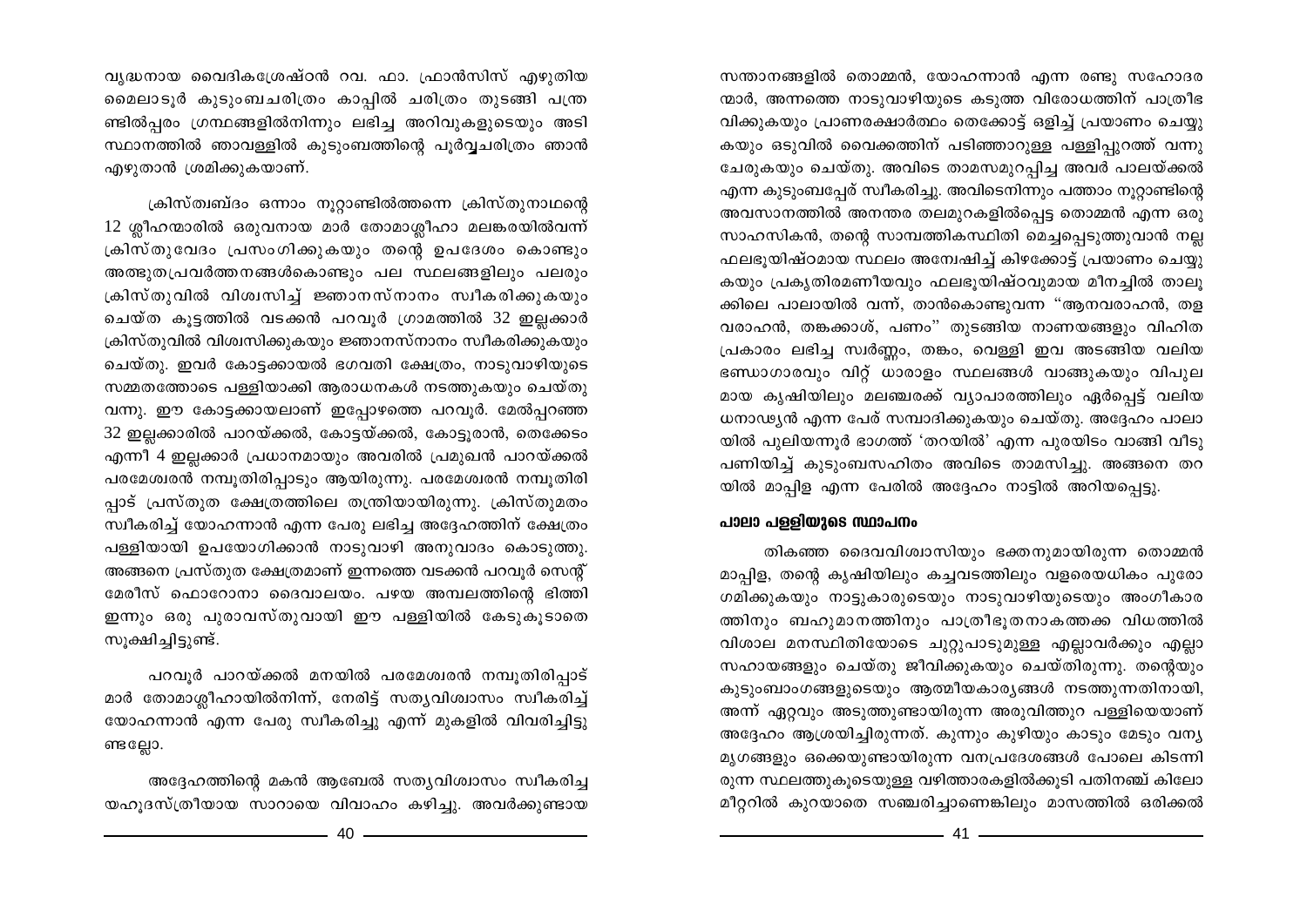പത്ത് ഒരു വീട് പണിയിച്ച് അവിടെ താമസിപ്പിക്കുകയും അങ്ങനെ ആ സഹോദരൻ കൂട്ടുങ്കൽ ഉലഹന്നാൻ മാപ്പിള എന്ന പേരിൽ അറിയപ്പെടുകയും ചെയ്തു. ഈ നാലു വീട്ടുകാരുടെ ലിസ്റ്റ് രാജ സന്നിധിയിൽ എത്തിച്ച്, പള്ളി പണിയുന്നതിനുള്ള അനുവാദത്തിന് അപേക്ഷ വീണ്ടും സമർപ്പിച്ചു. അധികം താമസിയാതെ നാടുവാഴി പള്ളിപണിക്ക് അനുമതി നൽകിയതായി പ്രഖ്യാപിച്ചു. വിവരം "കേട്ട പാതി കേൾക്കാത്ത പാതി" അറിഞ്ഞ ഉടനെ സ്വാർത്ഥതത്പരനാ യിരുന്ന വയലക്കൊമ്പിൽ ഇട്ടിയേപ്പ് മാപ്പിള തന്റെ താമസസ്ഥല ത്തിനടുത്തുള്ള പെരിനാട് എന്ന സ്ഥലത്ത് ഒരു കുരിശ് ഒരു പ്ലാവിൽ ചാരി ഒരു ഷെഡ് കെട്ടി, പള്ളി പണിതതായി പ്രഖ്യാപിച്ചു. വിവരം അറിഞ്ഞ്, തറയിൽ തൊമ്മൻ മാപ്പിള, തന്റെ കൂട്ടുകാരൻ സ്വാർത്ഥ ചിന്തയോടുകൂടി ഏകപക്ഷീയമായി ഇങ്ങനെ ഒരു തീരുമാനം എടുത്ത് ഈ രീതിയിൽ പള്ളിവച്ചതിൽ സങ്കടപ്പെടുകയും ഒരു പരിധി വരെ കുപിതനാകുകയും ചെയ്തു. ആറിന്റെ മറുകരകടന്ന് എട്ടു കിലോമീറ്റർ അകലെ പ്രസ്തുത സ്ഥലത്തുപോയി ദിവ്യകർമ്മങ്ങ ളിൽ പങ്കെടുക്കുവാനുള്ള ബുദ്ധിമുട്ട് ഓർത്താണ്, തൊമ്മൻ മാപ്പിള കൂടുതലായി സങ്കടപ്പെട്ടതും പരിഭവിച്ചതും. സമർത്ഥനും ധീരനും രാജാവിന്റെ പ്രിയങ്കരനുമായിരുന്നുവെങ്കിലും ഒരു പള്ളി പണിയു വാനുള്ള സാമ്പത്തികപശ്ചാത്തലം അന്ന് വയലക്കൊമ്പിൽ ഇട്ടി യേപ്പ് മാപ്പിളക്കില്ലായിരുന്നു. അബദ്ധത്തിൽ തന്റെ സഹോദരീ ഭർത്താവിനെ, കൊലപ്പെടുത്തിയതിൽ, വടക്കുംകൂർ രാജാവിന്റെ വധശിക്ഷയെ ഭയന്ന് ഒളിച്ചോടി മീനച്ചിൽ കർത്താവിന്റെ രാജഗൃഹ ത്തിൽ ദാസവൃത്തിക്കായി പ്രവേശിക്കുകയും കളരിപ്പയറ്റ് നിശ്ചയ മുണ്ടായിരുന്ന അദ്ദേഹത്തെ കാലാന്തരത്തിൽ കർത്താവ് തന്റെ സൈനൃത്തിൽ നിയമിക്കുകയും സമർത്ഥ്യംകൊണ്ട് പടിപടിയായി ഉയർന്ന് സർവ്വസൈന്യാധിപൻ വരെ ആയിത്തീരുകയും ചെയ്ത അദ്ദേഹത്തിന് രാജാവ് താമസിക്കുവാൻ ഏതാനും സ്ഥലം മീനച്ചി ലിൽ കൊടുത്തു എന്നല്ലാതെ, ഒരു പള്ളി സ്വന്തനിലയിൽ പണിയു വാൻ സാമ്പത്തികശേഷി ഇല്ലായിരുന്നു. എന്നാൽ, തന്റെ രാജാ വിനെ സാമ്പത്തികമായിപ്പോലും സഹായിച്ചിരുന്ന തറയിൽ തൊമ്മൻ മാപ്പിളയ്ക്ക്, ഒരു പള്ളിപണിയുടെ മുഴുവൻ ചെലവും വഹിക്കുവാൻ ദൈവാനുഗ്രഹത്താൽ കഴിവും അതിനുള്ള മഹാ മനസ്കതയും ഉണ്ടായിരുന്നു.

എങ്കിലും ഞായറാഴ്ച വിശുദ്ധ കൂർബാന കാണുന്നതിനും ദിവ്യ കാരുണ്യം സ്വീകരിക്കുന്നതിനും തൊമ്മൻ മാപ്പിള മുടക്കം വരു ത്തിയിരുന്നില്ല. അങ്ങനെ സമാധാനത്തോടെയും സന്തോഷത്തോ ടെയും കഴിഞ്ഞിരുന്ന ഇക്കാലത്ത് തന്റെ ഓമനമകൾ, അകാലമൃ ത്യുവിന് ഇരയാകുകയും ദുരെസ്ഥലമായ അരുവിത്തുറയിൽ നിന്ന് അച്ചന്മാർക്ക് നടന്നുവന്നെത്താൻ സാധിക്കാഞ്ഞതുകൊണ്ട്, തന്റെ സ്വന്തം വീട്ടുവളപ്പിൽ വിജാതീയരെപ്പോലെ മകളുടെ ശവശരീരം സംസ്കരിക്കേണ്ടതായി വരികയും ചെയ്തു. സുമാർ ആയിരം വർഷത്തെ വിശ്വാസപാരമ്പര്യവും അതിതീക്ഷ്ണമായ ദൈവഭക്തി യുമുള്ള തൊമ്മൻ മാപ്പിളയ്ക്ക് ഈ സംഭവം താങ്ങാനാവാത്തതാ യിരുന്നു. ഇനി, ഒരു ദൈവാലയം പാലായിൽ സ്ഥാപിച്ചതിനു ശേഷമേ, മറ്റ് ഏതൊരു കാര്യത്തിലും ഏർപ്പെടുകയുള്ളൂ എന്ന് തീരു മാനമെടുത്ത്, പള്ളി വയ്ക്കുന്നതിനുള്ള അനുവാദത്തിനായി അന്നത്തെ നാടുവാഴിയായിരുന്ന മീനച്ചിൽ കർത്താവിനെ സമീപിച്ചു. തന്റെ സാമ്പത്തിക കാര്യങ്ങളിൽ ഉപദേശങ്ങൾ ആരായുകയും ലോണായിട്ടാണെങ്കിലും സാമ്പത്തികമായി സഹായിക്കുകയും ചെയ്തുകൊണ്ടിരുന്ന തൊമ്മൻ മാപ്പിളയ്ക്ക്, വിലയില്ലാതെ പള്ളി വയ്ക്കുന്നതിനുള്ള സ്ഥലം നൽകാമെന്ന് കർത്താവ് വാഗ്ദാനം ചെയ്തു. എന്നാൽ കർത്താവ് നാട്ടിൽനടപ്പുണ്ടായിരുന്ന ഒരു വ്യവസ്ഥ കർശനമായി പാലിക്കണമെന്ന് നിർബന്ധമായി പറഞ്ഞി രുന്നു: "പള്ളി സ്ഥാപിക്കുന്നതിന്, കുറഞ്ഞത് നാലു വീട്ടുകാരെ ങ്കിലും ഉണ്ടായിരിക്കണം" എന്ന വൃവസ്ഥയായിരുന്നു അത്.

ഭാഗൃവശാൽ അന്ന്, മീനച്ചിൽ കർത്താവിന്റെ സൈന്യാധി പൻ, ഒരു കത്തോലിക്കനായ വയലക്കൊമ്പിൽ ഇട്ടിയേപ്പ് മാപ്പിള യായിരുന്നു. പള്ളി വയ്ക്കുന്നതിൽ തത്പരനായ അദ്ദേഹം കൂടി സഹകരിച്ച്, അന്ന് മേവിട താമസിച്ചിരുന്ന മറ്റൊരു കത്തോലിക്ക നായ എറകോന്നി മാപ്പിളയെയും കൂടി സഹകരിപ്പിച്ചപ്പോഴും മൂന്ന് കുടുംബക്കാർ മാത്രമേ ആയുള്ളു. പള്ളി വയ്ക്കുന്നതിൽ ഗണ്യ മായ സഹകരണം കിട്ടാൻ മറ്റാരെയും ഉടനെ കണ്ടെത്താൻ സാധി ക്കാത്തതിനാൽ, തറയിൽ തൊമ്മൻ മാപ്പിള കടുത്തുരുത്തിയിൽ താമസിച്ചിരുന്ന തന്റെ സഹോദരനോ, സഹോദരപുത്രനോ ആയ ഉലഹന്നാൻ മാപ്പിളയെക്കൂടി കൊണ്ടുവരികയും തന്റെ പറമ്പിൽ പണിതിരുന്ന തേങ്ങാക്കൂടിന്റെയും കന്നുകാലിക്കൂടിന്റെയും സമീ

 $42 -$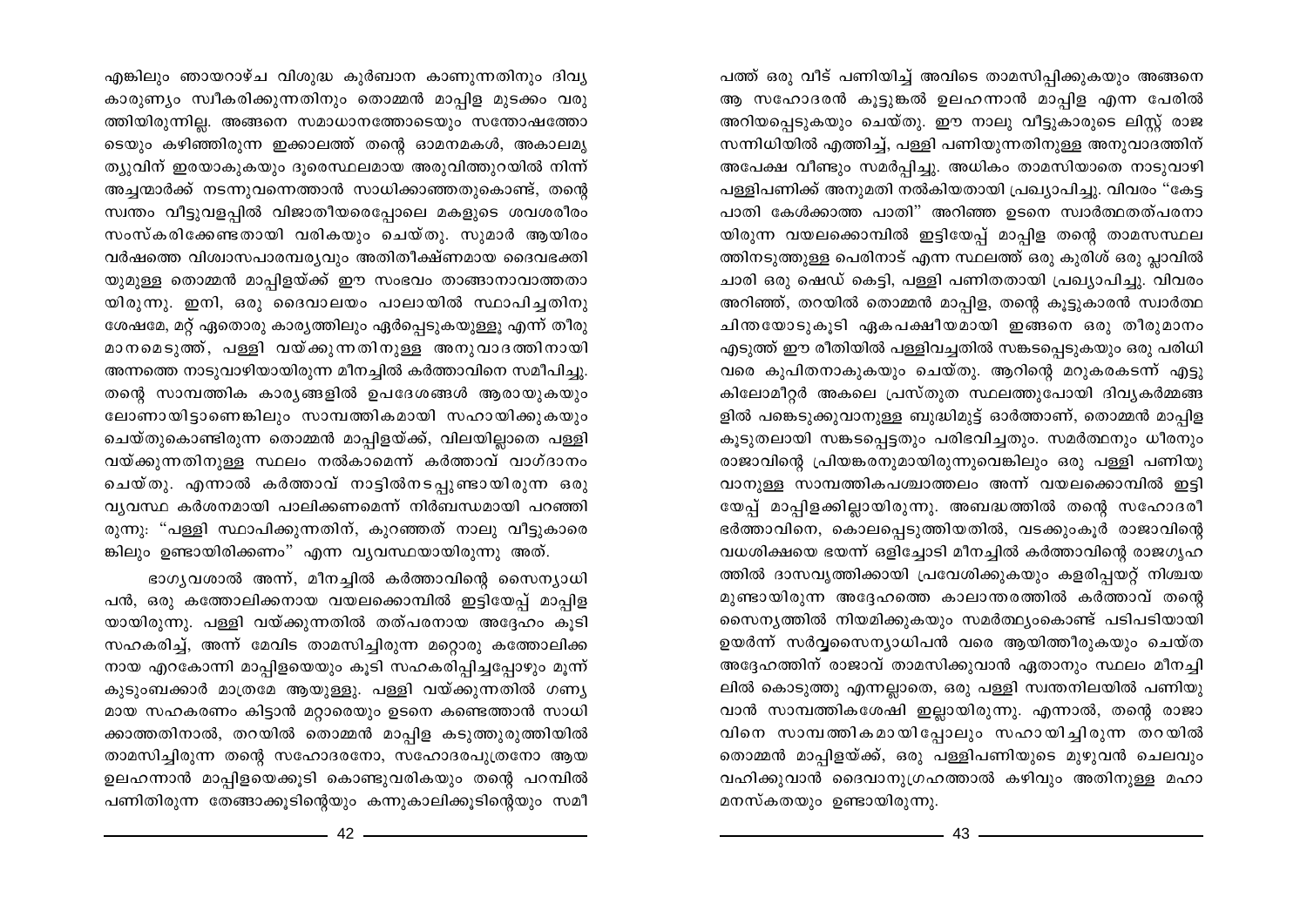ണ്ടായില്ല. ഒടുവിൽ തൊമ്മൻ മാപ്പിളയ്ക്ക് തന്റെ ചിരകാലാഭിലാ ഷമായ പള്ളിപണി തുടരാൻ അപ്രതീക്ഷിതമായി ഉണ്ടായ ഹൈന്ദ വരുടെ ഈ പ്രതിഷേധവും അവരുണ്ടാക്കിയ കുഴപങ്ങളും വളരെ അസഹ്യമായി തോന്നുകയും നാടുവാഴിയുടെ സംരക്ഷണം ഫല പ്രദമാകാത്ത സ്ഥിതിക്ക്, നാടുവിട്ടുപോകുവാൻ തീരുമാനിക്കുകയും ചെയ്തു. വിവരം ഉടനെതന്നെ മീനച്ചിൽ കർത്താവിനെ വയലിൽ കൊമ്പിൽ ഇട്ടിയേപ്പു മാപ്പിള മുഖാന്തിരം അറിയിച്ചു. മീനച്ചിലിന്റെ കാർഷിക വാണിജ്യപുരോഗതിക്ക് നിർണ്ണായകമായ പങ്കുവഹിച്ചു കൊണ്ടിരുന്ന തൊമ്മൻ മാപ്പിളയുടെ സാന്നിദ്ധ്യം മീനച്ചിൽ കർത്താവ് വളരെ വിലമതിച്ചിരുന്നു. വിദേശികളുമായി പോലും തൊമ്മൻ മാപ്പിള മലഞ്ചരക്ക് വ്യാപാരം നടത്തിയിരുന്നു. പോരെ ങ്കിൽ, കർത്താവിന്റെ സാമ്പത്തികോപദേഷ്ടാവും സാമ്പത്തികമായി കർത്താവിനെ സഹായിക്കുന്ന ആളും ആയിരുന്നു തൊമ്മൻ മാപ്പിള. തൊമ്മൻ മാപ്പിളയുടെ തീരുമാനം കർത്താവിനെ വളരെ വിഷമി പ്പിച്ചു. ഉടനെതന്നെ പള്ളിക്കു സമീപം ഒരു സ്രാംബ് (വരാന്തയി ല്ലാത്ത ഇരുനിലകെട്ടിടം) പണിചെയ്ത് അവിടെ താൻതന്നെ വന്നി രുന്ന് പള്ളി പണിയിക്കാമെന്ന് കർത്താവ് അറിയിച്ചതനുസരിച്ച് തൊമ്മൻ മാപ്പിള ഉടനെതന്നെ സ്രാംബ് തീർക്കുകയും കർത്താവ് പരിവാരസമേതം സ്ഥലത്തെത്തി, മുകളിൽ വിശ്രമിക്കുകയും താഴത്തെ നിലയിൽ കച്ചേരി നടത്തുകയും ചെയ്തു. പള്ളിപണി തടസ്സപ്പെടുത്തി, കുരിശും കല്ലുകളും ആറ്റിലെറിഞ്ഞ, ഹൈന്ദവ പ്രമാണിമാരായ ചെട്ടിയാന്മാരേയും പണിക്കർമാരേയും ഉടൻതന്നെ പിടിച്ച് തുക്കിലിടുവാൻ സൈന്യാധിപനായിരുന്ന വയലിൽകൊ മ്പിൽ മാപ്പിളയോട് ആജ്ഞാപിക്കുകയും ചെയ്തു. വിവരമറിഞ്ഞ ചെട്ടിയാന്മാർ, കർത്താവിന്റെ അടുത്തുവന്ന് പശ്ചാത്തപിച്ച് ക്ഷമ ചോദിക്കുകയും കർത്താവ് അവരോടു ക്ഷമിച്ച് മേലിൽ ആവർത്തി ക്കാതിരിക്കാൻ കർശനമായി ചട്ടം കെട്ടുകയും ചെയ്തു. അങ്ങനെ രാപകൽ പള്ളിക്ക് സംരക്ഷണം ഏർപ്പെടുത്തി. 1003 ഏപ്രിൽ മാസ ത്തിൽ പണി പൂർത്തിയാക്കി ഉയിർപ്പു തിരുനാൾ ദിവസം ദിവ്യ ബലി അർപ്പിക്കുകയും ചെയ്തു. എന്നാൽ കർത്താവിന്റെ നിർദ്ദേ ശാനുസരണം പള്ളി സംരക്ഷണാർത്ഥം തൊമ്മൻ മാപ്പിളയും കുടും ബവും താത്കാലികമായി താമസം സ്രാമ്പിയിലേക്കു മാറ്റി. തുടർന്നും ഹൈന്ദവ പ്രമാണികളിൽനിന്ന് ശല്യങ്ങൾ ഉണ്ടായതിനെ

ഏതായാലും പള്ളിയുടെ സ്ഥാനനിർണ്ണയത്തിൽ തറയിൽ മാപ്പിള ഇടഞ്ഞ വിവരം രാജാവിന്റെ ശ്രദ്ധയിൽപ്പെടുകയും തന്റെ പ്രിയങ്കരനായിരുന്ന വയലക്കൊമ്പൻ മാപ്പിളയെയും തറയിൽ തൊമ്മൻ മാപ്പിളയെയും അനുരഞ്ജിപ്പിക്കുന്നതിനായി അതിൽ ഇട പെടുവാൻ തീരുമാനിക്കുകയും ചെയ്തു. സ്ഥാനനിർണ്ണയ പ്രശ്നം

വിശദമായി പഠിച്ചശേഷം രാജാവ് രണ്ടു കൂട്ടർക്കും സ്വീകാര്യമായ ഒരു തീരുമാനം എടുത്തു. തറയിൽ തൊമ്മൻ മാപ്പിളയുടെ താമസ സ്ഥലത്തുനിന്നും വയലക്കൊമ്പൻ മാപ്പിളയുടെ താമസസ്ഥലത്തേ ക്കുള്ള ദൂരം തന്റെ സർവ്വേയറെ വിട്ട് അളന്നു കണ്ടുപിടിക്കുകയും അതിന് കൃത്യം നടുവിലുള്ള സ്ഥാനം തിട്ടപ്പെടുത്തുകയും ആ സ്ഥലത്ത് പള്ളി പണിയുന്നതിന് ഉത്തരവ് പുറപ്പെടുവിക്കുകയും ചെയ്തു. (അങ്ങനെ മീനച്ചിൽ കർത്താവ് നിശ്ചയിച്ച പ്രകൃതിമനോ ഹരമായ ഈ സ്ഥാനത്താണ് ഇപ്പോൾ കത്തീഡ്രൽ ആയിത്തീർന്നി രിക്കുന്ന പാലാ വലിയപള്ളി സ്ഥിതിചെയ്യുന്നത്.)

പുലിയന്നൂർനിന്ന്, ആറിന്റെ തെക്കേക്കരയിൽ വള്ളംകടന്ന് പോകണമെങ്കിൽത്തന്നെയും തൊമ്മൻ മാപ്പിള ഈ തീരുമാനം അംഗീകരിക്കുകയും ബാബേൽ പാത്രിയർക്കീസിനാൽ വാഴിക്കപ്പെട്ട മാർ യോഹന്നാൻ മെത്രാപ്പോലീത്തായെ പാലായിൽ ക്ഷണിച്ചു വരുത്തി 1002 ജുലൈ 3-ാം തീയതി ശിലാസ്ഥാപനം നടത്തിക്കയും വെഞ്ചരിച്ച് കുരിശു സ്ഥാപിക്കുകയും പള്ളിപണി ആരംഭിക്കുകയും ചെയ്തു. ആയിരത്താണ്ടു പഴക്കമുള്ള തന്റെ ആഴമായ വിശ്വാസ പാരമ്പര്യം തൊമ്മൻ മാപ്പിള പ്രസ്പഷ്ടമാക്കിയ ഒരു സംഭവമാണ് അന്നത്തെ ഈ ശിലാസ്ഥാപനകർമ്മം.

## വീണ്ടും പ്രതിബന്ധങ്ങൾ

പള്ളിപണി ആരംഭിച്ചതോടുകൂടി വീണ്ടും പ്രതിബന്ധങ്ങൾ ഉണ്ടായി. സ്ഥലത്തെ അന്നത്തെ ഹൈന്ദവപ്രമാണിമാർക്ക് ഒരു ക്രൈസ്തവദൈവാലയം അവരുടെ വാസസ്ഥലങ്ങളുടെ സമീപത്ത് ഉണ്ടാകുന്നത് ഒട്ടും ഇഷ്ടമുള്ള കാര്യമല്ലായിരുന്നു. ഓരോ ദിവ സവും അവർ സംഘം ചേർന്ന് പണിതീർത്ത കല്ലുകൾ രാത്രിയിൽ പൊളിച്ച് ആറ്റിൽ എറിഞ്ഞുകൊണ്ടിരുന്നു. വിവരം മീനച്ചിൽ കർത്താ വിനെ അറിയിച്ചെങ്കിലും ആദ്യകാലങ്ങളിൽ അതുകൊണ്ടു ഫലമു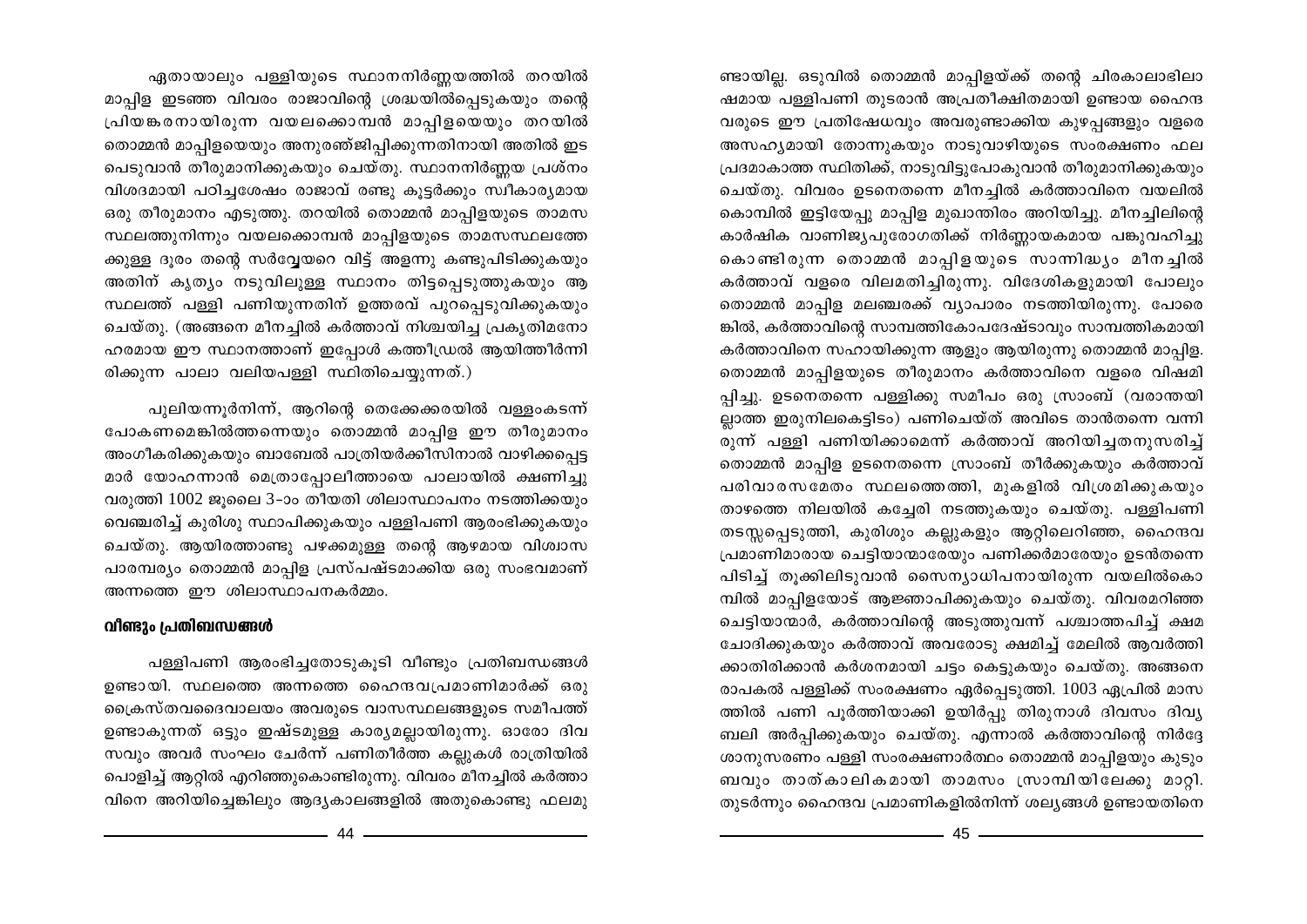തുടർന്ന് പള്ളിയുടെ സമീപം വസ്തുക്കൾ വാങ്ങി താനും മക്കളും പള്ളിയുടെ സംരക്ഷണാർത്ഥം വീടുകൾ പണിയിച്ച് താമസം തുടങ്ങി. സ്രാമ്പിക്കൽ, ഞരളക്കാട്ട്, കുഴിയാംപ്ലാവിൽ, കിഴക്കയിൽ, വായുമറ്റം, മണിയഞ്ചിറ, ആറിന്റെ വടക്കേക്കരയിൽ പടിഞ്ഞാറേ തയ്യിൽ, കാപ്പിൽ, കുഴിവേലിൽ, പൊരുന്നോലിൽ, പുഴക്കര, പുതു മന തുടങ്ങിയ കുടുംബക്കാർ പള്ളിയുടെ സമീപം താമസമാക്കി യത് അങ്ങനെയാണ്. തറയിൽ തൊമ്മൻ മാപ്പിളയുടെ ഒരു മകൻ പുലിയന്നൂർ താമസിച്ചിരുന്നുവെന്നും അദ്ദേഹത്തിന്റെ സന്തതിപ രമ്പരകളിൽ പെട്ടവരാണ് പുലിയന്നൂർ അടുത്ത് താമസിക്കുന്ന പാറ യിൽ, ഇലവനാൽ, കലേക്കാട്ടിൽ, കടുക്കുന്നേൽ തുടങ്ങിയ കൂടും ബക്കാർ എന്നും വിശ്വസിച്ചുപോരുന്നു.

## പള്ളിഭരണം

 $1002$ -ൽ സ്ഥാപിതമായ പാലാ പള്ളിയുടെ സ്ഥാപനം മുതൽ  $750$ -ൽപ്പരം വർഷങ്ങൾ തറയിൽ, വയലക്കൊമ്പ്, എറകോന്നി, കൂട്ടു ങ്കൽ ഈ കുടുംബങ്ങളാണ് പള്ളിക്കാര്യങ്ങൾ നടത്തിയിരുന്നതത്. ഈ കുടുംബങ്ങളിലെ വൈദികർ മാറിമാറി തവണപ്രകാരം ഇട വക ഭരണം നടത്തിയിരുന്നു. 17-ാം നൂറ്റാണ്ടിന്റെ അവസാനകാലം ഇടവകക്കാരായി വന്നുചേർന്ന കൊട്ടുകാപ്പള്ളി, പാറപ്പള്ളിയിൽ താമസിക്കുന്ന വെള്ളാപ്പാട്ട്, കട്ടക്കയം, കുടക്കച്ചിറ തുടങ്ങി 12 വീട്ടുകാരെ പുതിയതായി ഉൾപ്പെടുത്തി 16 പേരെ പള്ളിയോഗക്കാരായി നിശ്ച യിച്ചു. ഇപ്പോൾ പൊതുയോഗം യോഗക്കാരെ തെരഞ്ഞെടുക്കുന്നു.

## സഭയിൽ നിന്നും സ്ഥാപകവിട്ടുകാർക്ക് നൽകിയ പ്രത്വേകാനുകൂല്വങ്ങൾ

പള്ളിസംബന്ധമായ എഴുത്തുകുത്തുകൾക്ക് 1-ാം സ്ഥാന പ്പേരും അധികാരാവകാശങ്ങളും തറയിൽ കുടുംബക്കാർക്ക് ലഭിച്ചി രുന്നു. കുഴിക്കാണം നൽകാതെ കബറടക്കാനുള്ള അവകാശം ഈ നാല് സ്ഥാപക കുടുംബക്കാർക്ക് നൽകിയിരുന്നു. തന്നെയല്ല, ശവ സംസ്കാരത്തിന് നിശ്ചയിച്ച 3-ാം നിരയിൽ തെക്കുഭാഗം തറയിൽ കുടുംബക്കാർക്കും വടക്കുഭാഗം വയലക്കൊമ്പൻ കുടുംബക്കാർക്കും 4-ാം നിര കൂട്ടുങ്കൽ കുടുംബക്കാർക്കും 5-ാം നിര മേവിട മാപ്പിള (എറകോന്നി) കുടുംബക്കാർക്കും കുഴിക്കാണമില്ലാതെ അടക്കാൻ തിരിച്ചുകൊടുത്തിരുന്നു.

## കുഴിവേലിൽ കാപ്പിൽ കുടുംബങ്ങളുടെയും ളാലം പഴയ പള്ളിയുടെയും സ്ഥാപനം

പള്ളിയുടെ തൊട്ട് തെക്കേപുരയിടമായ ഞരളക്കാട്ട് താമസി ച്ചിരുന്ന തറയിൽ മാപ്പിളയുടെ പരമ്പരയിലെ കുര്യൻ എന്ന പൂർവ്വി കന്റെ രണ്ടാമത്തെ പുത്രനായ ചെറിയാൻ 1600-മാണ്ട് ആറിന്റെ വടക്കേക്കരയിൽ ളാലം കുന്നിലേക്ക് താമസം മാറ്റി. അദ്ദേഹം ആദ്യം വീട് നിർമ്മിച്ചത് ഇപ്പോൾ ളാലം പള്ളിയുടെ ഗ്രോട്ടോ ഇരിക്കുന്ന സ്ഥലത്തായിരുന്നു. അവിടെ ആ പറമ്പിന്റെ പേര് കുഴിവേലിൽ പറമ്പ് എന്നായിരുന്നു. ആ വീടിന്റെ ചുറ്റുമുള്ള സ്ഥലങ്ങളെല്ലാം കുഴിവേലിക്കാരുടെ ആയിരുന്നു. ളാലം കുന്നിൽ ചെറിയാൻ, കുഴി വേലിൽ ചെറിയാൻ കുര്യൻ എന്നെല്ലാം ഇദ്ദേഹത്തെ വിളിച്ചിരുന്നു. ഇദ്ദേഹം പകലോമറ്റം പള്ളിവീട്ടിൽ ചാണ്ടി മെത്രാന്റെ സഹോദരി എലിസബത്തിനെ കല്യാണം കഴിക്കുകയും കുരുവിള, മത്തായി എന്ന രണ്ടു മക്കൾ അവർക്ക് ഉണ്ടാകുകയും ചെയ്തു. ഇവരിൽ മത്തായി വൈദികനായി; അദ്ദേഹം അമ്മാവനെപ്പോലെ മെത്രാനാ കുമെന്ന് വിചാരിച്ചെങ്കിലും നടന്നില്ല. ചാണ്ടി മെത്രാനോട് വളരെ എളുപ്പത്തിൽ അനുവാദം വാങ്ങി ചെറിയാൻ കുര്യൻ ളാലം പഴയ പള്ളി സ്ഥാപിച്ചു. 1661 സെപ്റ്റംബർ 8-ാം തീയതി, തന്റെ മകൻ ബഹു. മത്തായിക്കത്തനാർ തന്റെ അമ്മാവൻ പള്ളിവീട്ടിൽ ചാണ്ടി മെത്രാന്റെയും റപ്പായേൽ മെത്രാന്റെയും അനുഗ്രഹാശ്ശിസ്സുകളോടെ കുരിശുവച്ച് വെഞ്ചരിച്ച് അവിടെ പുത്തൻകുർബ്ബാന ചൊല്ലുകയും ചെയ്തു. ളാലം പള്ളി സ്ഥാപിച്ചതിന് ശേഷം, ആദ്യം അർപ്പിച്ച കുർബാനയും ഇതുതന്നെയായിരുന്നു.

താമസിയാതെ തന്റെ ഭാര്യ എലിസബത്ത് മരിച്ചുപോയതി നാൽ ചെറിയാൻ കുര്യൻ, അരുവിത്തുറ തടിക്കൽ അന്നയെ വിവാഹം ചെയ്യുകയും കാപ്പിലേക്ക് (ഇപ്പോൾ കിഴതടിയൂർ ബാങ്ക് ഇരിക്കുന്ന സ്ഥലം) താമസം മാറ്റുകയും അതോടെ കുഴിവേലിൽ ചെറിയാൻ കുര്യൻ, കാപ്പിൽ ചെറിയാൻ കുര്യൻ എന്നറിയപ്പെടുവാൻ ഇടയാകു കയും ചെയ്തു. ഈ കാപ്പിൽ ചെറിയാന്റെയും തടിക്കൽ അന്നയു ടെയും ഏകമകനായിരുന്നു കാപ്പിൽ ഉണിച്ചെറിയാ. ഇദ്ദേഹത്തിന്റെ നാലു മക്കളിൽ മുത്ത മകൻ ചെറിയാൻ കുര്യൻ മൈലാടുർ താമ സിച്ചു. പാലായിൽ മുണ്ടുപാലം ഭാഗത്ത് ഞാവള്ളിൽ തെക്കേൽ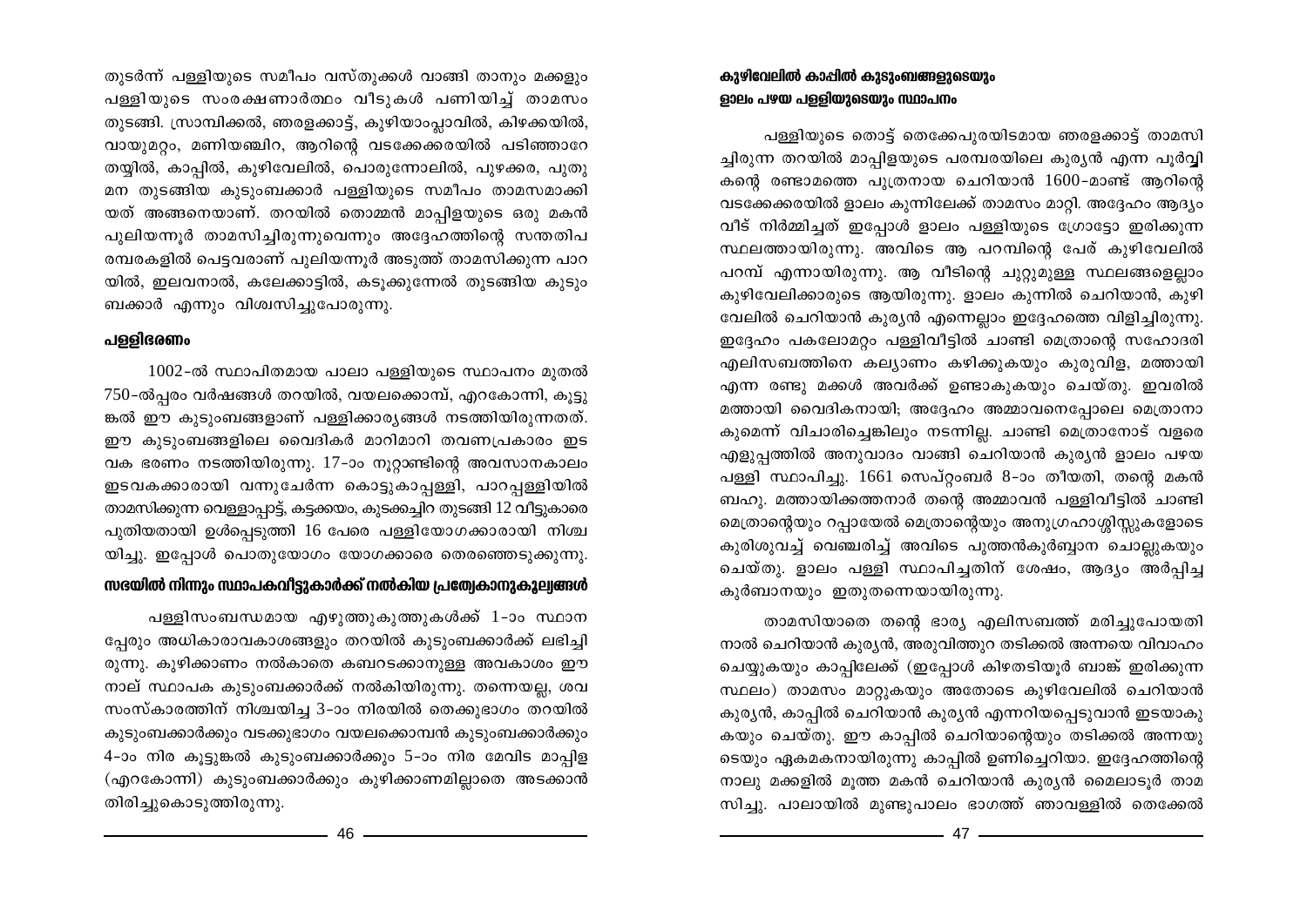കുടുംബത്തിന്റെ കിഴക്കുവശം ളാലം തോടിന്റെ കരയ്ക്ക് ഇപ്പോഴും ഈ ഭവനമുണ്ട്. അവിടെ ഇപ്പോഴത്തെ താമസക്കാർ തോമസ് കാപ്പന്റെ സന്തതികളാണ്. അന്ന് മയിലാടൂർ താമസിച്ച ഇദ്ദേഹ ത്തിന്റെ ആറു മക്കളിൽ മൂന്നാമത്തെ മകനായ ചെറിയാൻ കുര്യൻ, കട്ടക്കയത്ത് ചാണ്ടി മാപ്പിളയുടെ മകളും കട്ടക്കയത്ത് എബ്രാഹം ഗോവർണ്ണദോരുടെ സഹോദരിയുമായ മറിയത്തെ വിവാഹം ചെയ്ത് ഏതാണ്ട് 1750-ാമാണ്ട് മയിലാടൂർ തറവാട്ടിൽനിന്ന് 2 ഫർലോംഗ് വടക്കുമാറി, മീനച്ചിൽ താലൂക്ക് ളാലം വില്ലേജ് ളാലം കരയിൽ പാലാ മുനിസിപ്പാലിറ്റിയുടെ വടക്ക് (ഇപ്പോൾ രണ്ടാം വാർഡിൽ) ഞാവള്ളിൽ പുരയിടത്തിൽ വീടു പണിയിച്ച് (ഏതാണ്ട് 250 വർഷ ങ്ങൾക്കുമുമ്പ്) താമസിച്ചു.

അദ്ദേഹത്തിന് അഞ്ചു മക്കൾ. 4 പുത്രന്മാരും ഒരു പുത്രിയും.

- 1) പഴയിടത്ത് തൊമ്മൻ
- 2) പുത്തൻപുരയിൽ കുര്യൻ
- 3) ബഹു. ഉതുപ്പ് മൽപ്പാൻ
- 4) ഞാവള്ളിൽ ചാണ്ടി

ഏകമകളെ പാലായിൽ മൂലയിൽ കുടുംബത്തിൽ വിവാഹം ചെയ്തയചു.

ഇവരുടെ സന്തതിപരമ്പരകളാണ് ഇപ്പോഴത്തെ ഞാവള്ളി കുടുംബക്കാർ.

| പ്രസിഡന്റ്    | ഡെക്രട്ടറി    | ട്രഷറർ       |
|---------------|---------------|--------------|
| കെ.കെ.സിറിയക് | കെ.സി. അലക്സ് | ജോസ് സിറിയക് |
| കാടൻകാവിൽ     | കുന്താനം      | തെക്കേൽ      |

48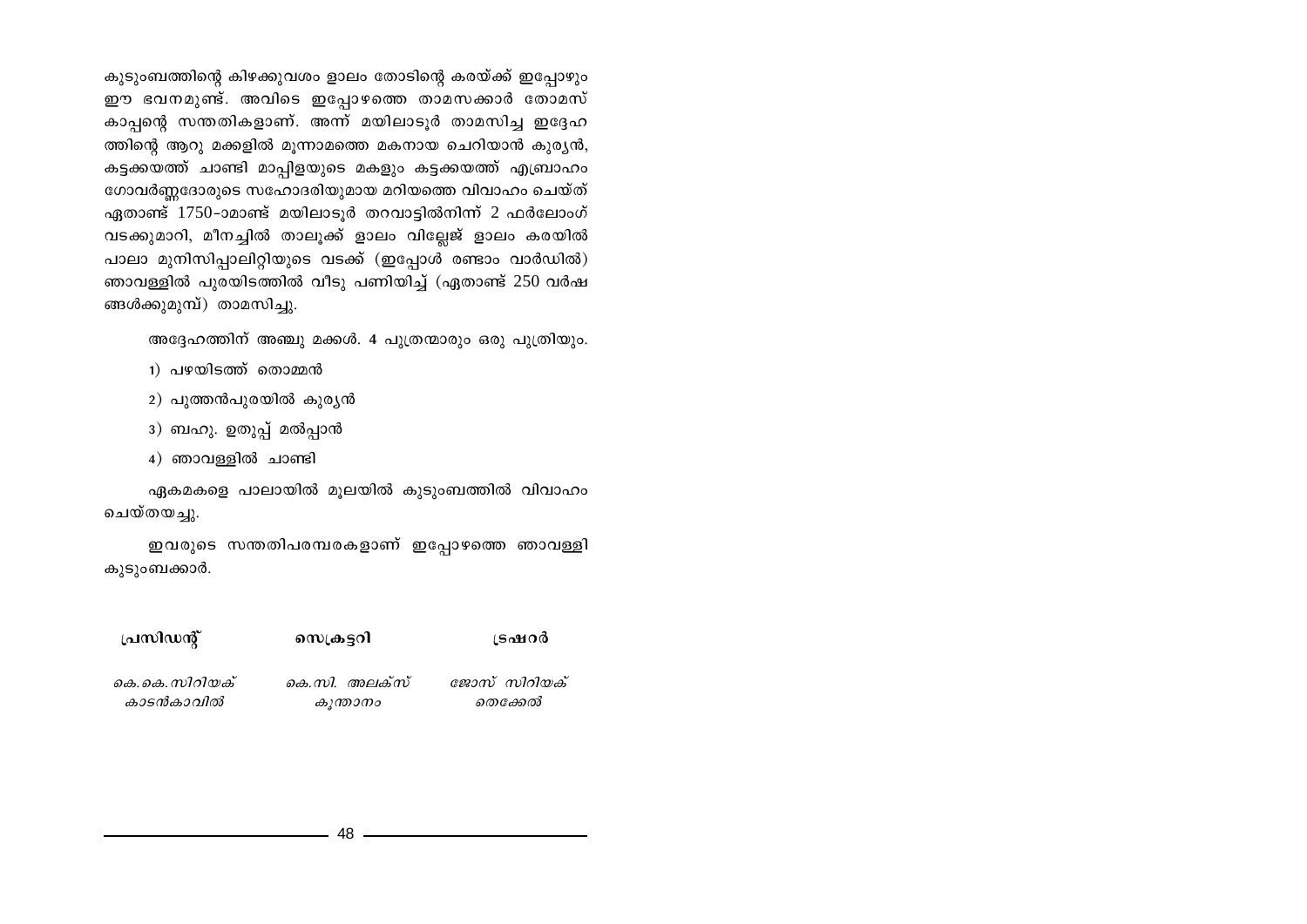## $R$ ണാവള്ളിൽ കുടുംബം - ചരിത്രപശ്ചാത്തലം

ഞാവള്ളിൽ കുടുംബത്തിന്റെ മൂന്നാം തലമുറയിൽപ്പെട്ട കൻപത് ശാഖകളിലെയും ഇന്ന് ജീവിച്ചിരിക്കുന്ന കുടുംബാംഗങ്ങ ളുടെ ചരിത്രം ഈ പുസ്തകത്തിൽ കൊടുത്തിരിക്കുന്നു. ശാഖ കൾ തമ്മിലുള്ള പരസ്പര ബന്ധം മനസ്സിലാക്കുന്നതിന് താഴെ കൊടുത്തിരിക്കുന്ന ടേബിൾ ശ്രദ്ധിക്കുക.

## സ്ഥാപകൻ

ഒന്നാം തലമുറ - ചെറിയാൻ കുരൃൻ ഞാവള്ളിൽ AΩ ˛ adn-bw, I´-°bw IpSpw-\_mwKw

## രണ്ടാം തലമുറ

| തൊമ്മൻ | കുര്യൻ       | ബഹു. ഉതുപ്പ് | ചാണ്ടി   |
|--------|--------------|--------------|----------|
| പഴയിടം | പുത്തൻപുരയിൽ | കത്തനാർ      | ഞാവള്ളിൽ |

## മൂന്നാം തലമുറ−

- *A) പഴയിടത്തു കുരൃൻ (ഒരു മകൻ മാത്രം).*
- *B) പുത്തൻപുരയിൽ കുരൃൻ തരകൻ (മൂന്നാൺമക്കൾ)* 
	- 1) തെരുവൻകുന്നേൽ ഉതുപ്പ്
	- 2) മഞ്ഞക്കുന്നേൽ കുരൃൻ
	- 3) പുത്തൻപുരയിൽ ഇട്ടിരാ
- *D) มวดา*รา *ตาววนฺ อฺ อฺ ไดจิ ( ตาดจบวดางิ อ.๑๑ ฬ )* 
	- 1) തെക്കേൽ കുര്യൻ
	- $2)$  പനമറ്റത്തിൽ ചാക്കോ
	- $3)$  വിലങ്ങുപാറ ചാണ്ടി
	- 4) പുത്തൻപുരയ്ക്കൽ തൊമ്മി
	- 5) ഞാവള്ളിൽ ഉതുപ്പ്

 $\mathbf 2$ ങ്ങനെ ഒൻപത് പ്രധാനശാഖകൾ ജന്മമെടുക്കുന്നു.